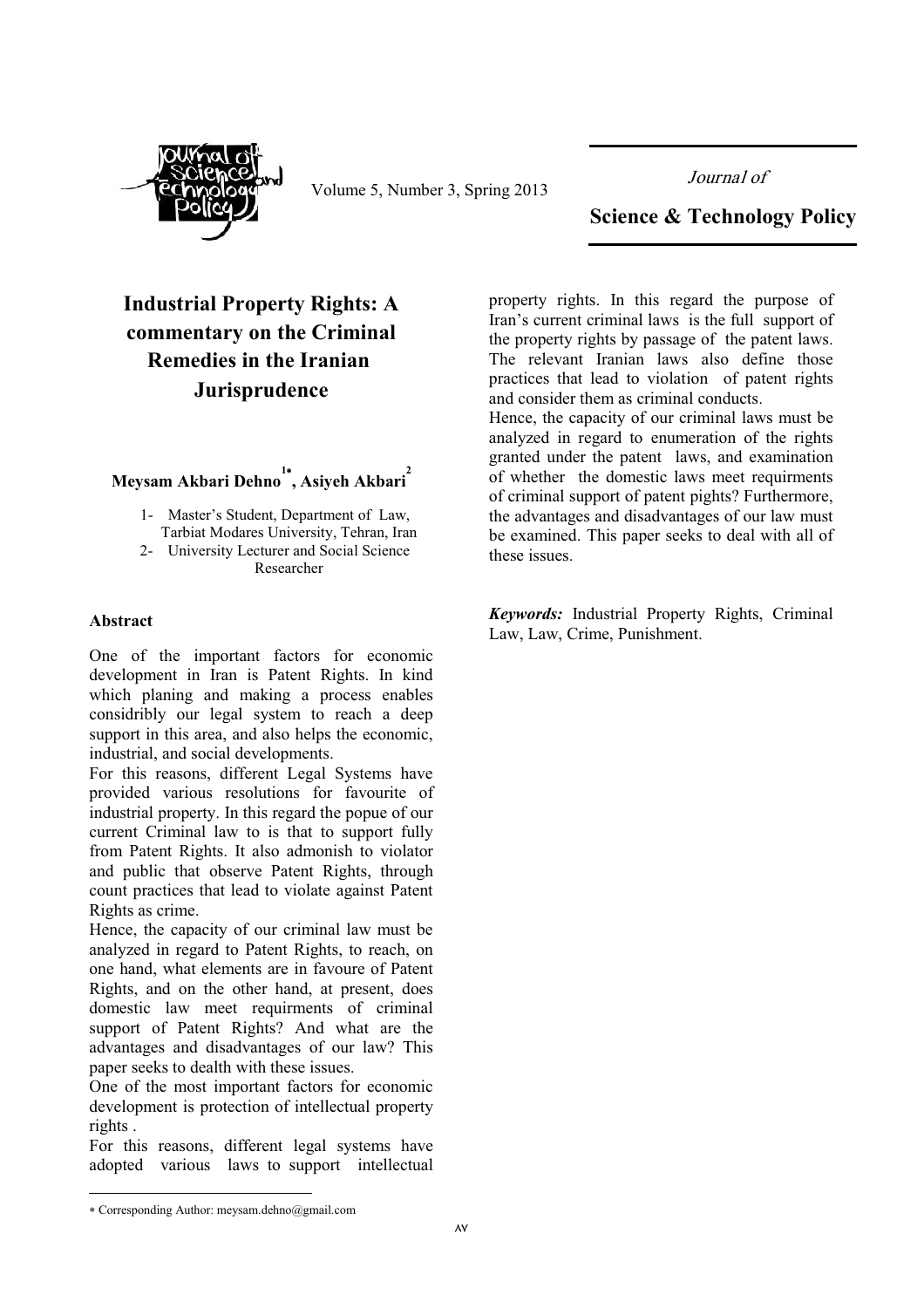

سال ينجم، شماره ٣، بهار ١٣٩٢

فصلنامه علمي-يژوهشي

سیاست علم و فناوری

# حقوق مالکیت صنعتی: تفسیری بر راهکارهای کیفری قوانین ایران

میثم اکبری دهنو ۱\* آسیه اکبری ۲

۱– دانشجوی کارشناس ارشد حقوق خصوصی دانشگاه تربیت مدرس، تهران ۲– مدرس دانشگاه و پژوهشگر علوم اجتماعی

## چکیده

یکی از ابزارهای مهم در مسیر توسعه اقتصادی کشور، حقوق مالکیت صنعتی است. نظامهای حقوقی مختلف راهکارهای متنوعی را جهت حمایت از مالکیت صنعتی تدارک دیدهاند که از جمله این راهکارها، حمایتهای حقوق کیفری از حقوق مالکیت صنعتی است. در این مقاله به روش توصیفی- تحلیلی، ظرفیت حقوق کیفری ایران از منظر حمایت از حقوق مالکیت صنعتی مورد تحلیل و بررسی قرار میگیرد. از یک سو کوشش میشود مولفههای جزایی موجود در راستای حمایت از این حقوق مشخص شود، از سوی دیگر کاستی های حقوق داخلی در مورد حمایت کیفری از حقوق مالکیت صنعتی بررسی و در این راستا پیشنهاداتی ارائه می شود.

كليد واژهها: حقوق مالكيت صنعتى، حقوق كيفرى، قانون، جرم، مجازات

#### ۱\_ مقدمه

با نگاهی گذرا به آنچه در عرصه اقتصاد و سیاست می گذرد، می توان بدرستی به این نکته نائل آمد که یکی از موضوعاتی که مشخصاً در بستر و کانون توجه کشورهای جهان قرار گرفته است مقوله جهانی شدن، بهخصوص در عرصه تجارت و اقتصاد است. یکی از بازیگران اصلی این فرآیند (جهانی شدن)، شرکتها و موسساتی هستند که می کوشند با رقابت، همدیگر را مغلوب ساخته و سود بیشتری را در بستر مبادلات تجارت جهاني به خود اختصاص دهند.

از یک سو سعی میشود که با تمسک به اختراعات و دستاوردهای نوین، محصولات و فراوردههای خویش را بهبود بخشند و تمام تلاش خویش را برای ترویج نام و علائم تجاری خویش به کار میبندند. و از سویی دیگر از تولید، عرضه و واردات کالاهای متقلبانهای که بر اساس آن فرمول،

علامت تجاری و یا نشانه جغرافیایی تولید گشتهاند ممانعت بەعمل أورند.

واضح است كه تحقق اين اهداف بدون حقوق مالكيت صنعتی میسر نخواهد بود. به همین جهت یکی از مبانی اساسی برای تشکیل سازمان تجارت جهانی چالش های مربوط به حقوق مالكيت فكرى ٰ و بخصوص حقوق مالكيت صنعتى بوده است<sup>٢</sup>. حقوق مالكيت صنعتى ناظر بر حقوقى است كه بهرهبرداری مادی و معنوی صاحب حق را از آثار فکری که در زمینه تجاری و صنعتی آفریده است، ممکن می سازد [۲]. در دنیای کنونی به همان میزان که سهم کالاهای مشمول حقوق مالکیت صنعتی در مبادلات تجاری فزونی یافته، خطر تعدی نسبت به این حقوق نیز افزایش پیدا کرده است. به بیان

<sup>1-</sup> Intellectual Property Rights

۲ـ امروزه یکی از حوزه های مناقشه انگیز میان کشورهای در حال توسعه و توسعه یافته چالش بر سر حمایت از این حقوق است؛ کشورهای توسعه یافته برای مختل نشدن روند توسعه خویش، خواهان حمایتی تمام عیار از این حقوق اند و کشورهای در حال توسعه خواستار تعديل محدوديتهايي هستند كه بدنبال اين حقوق اجرا مي شود [١].

<sup>\*</sup> نويسنده عهدهدار مكاتبات: meysam.dehno@gmail.com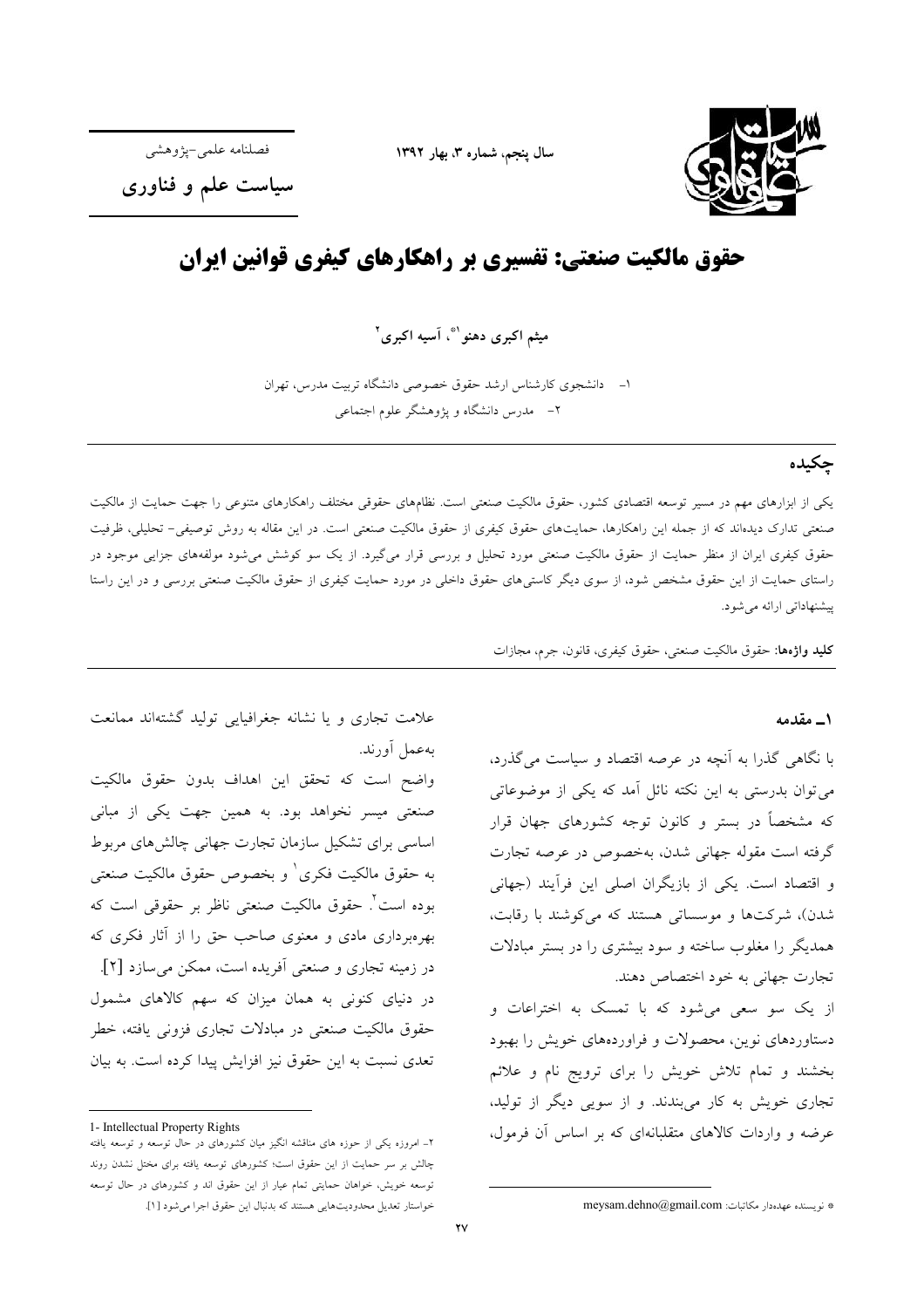دیگر همانگونه که حمایت و متعاقب آن پیشرفت حقوق مالکیت صنعتی در هر جامعهای نقش بی بدیلی در توسعه و پیشرفت اقتصادی، صنعتی، و تجاری دارد، نادیده گرفتن این حقوق نیز آثار زیانباری بر پیکره آن جامعه به جای خواهد گذاشت برای مثال تولیدکننده کالایی با کیفیت پائین با نقض یک علامت تجاری شناخته شده و مرغوب، ضمن محروم نمودن جامعه از استفاده از آن کالای مرغوب، موجبات عدم رغبت آن تولیدکننده را به ادامه فعالیت را نیز فراهم می آورد [۳] به همین جهت نظام های حقوقی مختلف همواره در پی طریقی برای حمایت از حقوق مالکیت صنعتی بودهاند. این حمایتها در قالب ضمانت اجراهای مدنی، اداری و کیفری به منصه ظهور می رسد:

• در ضمانت اجرای مدنی جلوگیری از وقوع نقض و در صورت وقوع نقض، از یک سو منع از ادامه آن و از سوی دیگر محاسبه میزان خسارت وارد شده به مالک حق مورد توجه است [۴].

• ضمانت اجرای اداری، بدنبال تخلف و تعدی نسبت به جنبه اداری (مانند گمرکی) حقوق مالکیت صنعتی و توسط مقامات اداری اعمال می شود [۲].

• در صورتی که نقض حق با سوء نیت همراه بوده و علاوه بر حقوق مالک حق، حقوق جامعه نيز مورد هجمه قرارگيرد، راهکار کیفری برای حمایت از حقوق مالکیت صنعتی مطرح شو د.

در تقابل این سه ضمانت اجرا، کارآمدی راهکار کیفری برای حمايت از حقوق مالكيت صنعتى مي تواند بهتر جلوه نمايد. اما قبل از آنکه به ذکر دلایلی برای اثبات این ادعا بپردازیم، یادآوری می شود که در این مقاله به بررسی ظرفیتهای کنونی حقوق کیفری جهت حمایت از حقوق مزبور میپردازیم، تا در این رهگذر ضمن برشماری نقاط ضعف و قوت این حمایت به تبیین راهکارهایی مبادرت شود که منجر به کارآمدی حمایت کیفری از حقوق مالکیت صنعتی می شوند ٰ.

۲- کارآمدی راهکار کیفری در نقض حقوق مالکیت

صنعتی

در صورت نقض حقوق مالکیت صنعتی، متمسک گشتن به راهکار کیفری بهتر از دیگر راهکارها خواهد بود می توان دلایل زیر را جهت اثبات این مدعا برشمرد:

١. بدون شک تجاوز به حقوق مالکیت صنعتی، رفتاری است ضد اجتماعی؛ در این گونه موارد (حدوث رفتار ضد اجتماعی)، حاکمیت موظف است که با اتخاذ راهکارهای مناسب، بار دیگر لزوم احترام به هنجارهای اجتماعی را به آن جامعه گوشزد کند [۵].

۲. حمایت در راهکار مدنی، منحصراً از بابت تعدی به حقوق خود مالک حق است. در جرائم علیه حقوق مالکیت صنعتی، افزون بر منافع صاحبان حق، میبایست به منافع عمومی جامعه توجه شود؛ چه اَنکه در شرایط کنونی حمایت از این حقوق تأثیر فراوانی بر توسعه اجتماعی، اقتصادی و صنعتی جوامع بر جای خواهد گذاشت: [۶]

- به لحاظ اجتماعی: پدید آمدن خلاقیت و نوآوری، بهعنوان یکی از شاخصه های اصلی توسعه اجتماعی، منوط به حمایت همه جانبه از این حقوق است؛ متقابلاً عدم توجه قانونگذار به حمایت کاف<sub>ی</sub> از این حقوق نتیجه ای جز ایستایی و عدم پویایی نخواهد داشت؛ زیرا روحیه ابتکار، خلاقیت از میان رفته خواهد رفت.
- به لحاظ اقتصادی: حمایت از این حقوق موجب می شود تا سرمایهگذاران خارجی بدون دغدغه سرمایهها و فناوریهای روز خود را به کشورهای در حال توسعه انتقال داده و نهایتاً رشد و شکوفایی اقتصادی را به بار آورد. در نقطه مقابل، عدم حمایت باعث میشود که سرمایهگذاران، رغبت چندانی برای سرمایهگذاری در بخشهای مهم اقتصادی نداشته و از این جهت امنیت اقتصادی با چالشی مواجه شود.
- به لحاظ صنعتی: عدم حمایت از حقوق مالکیت صنعتی موجب رکود در صنایع کشور خواهد شد؛ چه آنکه یکی از ملاکهای شرکتهای خارجی جهت انتقال صنایع و فناوریهای خویش به کشورهای در حال توسعه؛ توجه به میزان حمایت قوانین آن کشور از تعرض و تجاوز به این دسته از حقوق است.

۱۔ هنگامی که صحبت از حقوق مالکیت صنعتی به میان می آید چهار حوزه اختراعات، علائم تجاری، اسرار تجاری و نشانههای جغرافیایی، بیش از سایر حوزههای حقوق مالکیت صنعتی در کانون توجه قرارمی گیرند، بدین روی مناسب دیده شد که در این نوشتار، به حمایت کیفری، از حقوق مالکیت صنعتی با تکیه بر این چهار حوزه پرداخته شود.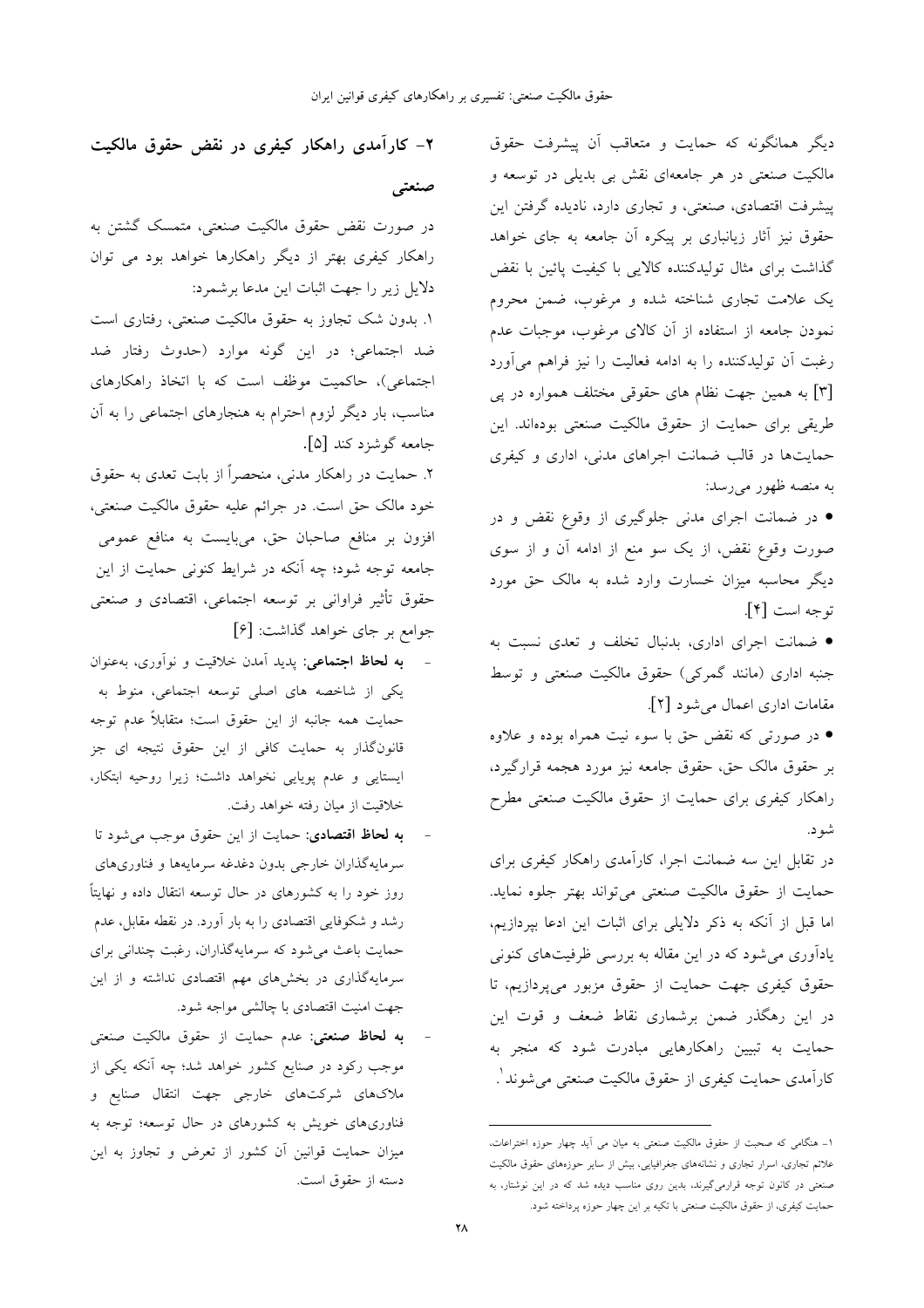۳. در قالب راهکار کیفری، امکان استفاده از راهکار مدنی نیز وجود دارد، اما عکس آن ممکن نیست. از این رو، با طریق کیفری می توان دو هدف را با یک تیر نشانه رفت؛ هم متخلف را مجازات کرد و هم ضرر و زیان ناشی از نقض حق را از او مطالبه نمود. چنانچه به هر نحوی (برای مثال به لحاظ عدم احراز عنصر روانبي) متهم از اتهام نقض حقوق مالكيت صنعتی برائت یافت، تمسک به مطلوب دیگر؛ که همان مطالبه ضرر وزیان ناشی از جرم (راهکار مدنی) است برای زیان ديده وجود دارد. ا

۴. در مورد تجاوز به حقوق مالکیت صنعتی، تکیه بر راهکار مدنی نمی تواند جنبه بازدارندگی چندانی در پی داشته باشد؛ چه آنکه متجاوزین، در ازای تجاوز خویش به حق صنعتی خسارت ناچیزی را در مقایسه با سود حاصله از رهگذر این تجاوز به صاحب حق پرداخت میفماید؛ از این رو راهکارهای مدنی نظیر جبران خسارت نمیتوانند در کاهش انگيزه نقض حقوق مالكيت صنعتى تأثير چنداني داشته باشد.

# ۳- راهکارهای عمومی حمایت کیفری از حقوق مالكيت صنعتى

در انواع مختلف ارتكاب جرم عليه حقوق مالكيت صنعتى می توان موضوعاتی را متصور گشت که در قالب راهکار کیفری حمایت از این حقوق، به نحو موثری هم حقوق متضرر از جرم را مورد حمایت قرار داد؛ و هم بزهکار را در قبال تخطی خویش مورد بازخواست قرار داد. ضمن اشاره به هرکدام از این موضوعات، در باب هریک به اقتضاء این نوشتار توضیحاتی را ارائه خواهیم داد:

۳–۱ اقدامات تأمینی و فوری؛ جهت حفظ حقوق زیانﺩیده زیاندیده می تواند ضمن طرح شکایت، تأمین ضرر و زیان ناشی از نقض حقوق مالکیت صنعتی خویش را از مرجع رسیدگی کننده<sup>۲</sup> تقاضا نماید<sup>۲</sup>؛ مزیت قرار تأمین خواسته

کیفری در مقایسه با قرار تأمین خواسته حقوقی این است که صدور این قرار، مستلزم پرداخت هزینه دادرسی و خسارت احتمالی نیست<sup>۲</sup> و این قرار غیر قابل اعتراض است<sup>0</sup>؛ به .<br>علاوه، حتى زيانديدهاى كه ضرر و زيان خويش را نيز مطالبه ننموده است خواهد توانست تأمین ضرر و زیان خویش را مطالبه نمايد [٧].

در خلال رسیدگی دادگاه به نقض حقوق مالکیت صنعتی، .<br>تمسک به اقدامات فوری در پارهای از موارد ضرورتی اجتنابناپذیر خواهد بود؛ بهطور مثال چگونه میتوان قبول کرد که شخصی با نقض حق مخترع و یا دارنده علامت تجاری تا زمان صدور حکم دادگاه همچنان به فعالیت خویش ادامه داده و با وجود اقدام قانونی صاحب حق همچنان حقوق وى را تضييع نمايد [٨].

با وجود سکوت مقررات اَئین دادرسی کیفری<sup>ء</sup>ٌ در باب جواز صدور دستور موقت، لیکن در اقدامی قابل تأئید در ماده ۱۸۳ اّيين نامه اجرايي ق. ث. ا. ط. ع. (۱۳۸۶)<sup>٧</sup> به اين مهم توجه شده است:

«در دعاوى ... كيفرى راجع به حقوق حاصله از ثبت اختراع، طرح صنعتی، علامت و نام تجاری، معترض میتواند از مراجع قضایی، اعم از دادگاه یا دادسرا که پرونده در آنجا مطرح است درخواست … دستور توقیف محصولات ناقض حقوق ادعایی و تقاضای صدور دستور موقت نسبت به عدم ساخت، فروش يا ورود اين محصولات را بنمايد».

مزایای دستور موقت در شکایات کیفری نقض حقوق مالکیت صنعتی، نسبت به دستور موقت شناخته شده در قانون آئین

١\_ مطابق رأى وحدت رويه ٤۴٩\_ ٧٩/٧/٥؛ با وجود منتهى گشتن شكايت به موقوفى تعقيب و یا برائت، باز هم میبایست نسبت به ضرر و زیان شاکی خصوصی اظهار نظر شود.

۲- صدور قرار تأمین خواسته علاوه بر دادگاه، در دادسرا نیز ممکن است.

۳ـ ماده ۷۴ قانون اَئین دادرسی کیفری

۴– در ماده ۱۸۳ آئینiامه اجرایی ق. ث. ا. ط. ع.. صدور قرار تأمین دلیل منوط به پرداخت خسارت احتمالی (تضمین) گردیده است؛ بدیهی است که تأمین دلیل، نهادی جدا نسبت به تأمين خواسته است.

۵ـ قرار تأمین خواسته صادره از سوی دادگاه قطعی است اما اگر این قرار در دادسرا صادر شود ظرف ۱۰ روز قابل اعتراض است.

۶– در لایحه جدید آئین دادرسی کیفری در اقدامی قابل قبول، از این نهاد جهت جلوگیری از ادامه فعالیت شرکتها و کارخانجاتی که مرتکب اعمال مجرمانه شدهاند (که بخشی از آن به نقض حقوق مالکیت صنعتی بر میگردد) استفاده شده است. مطابق ماده ۱۱۴ این لایحه «جلوگیری از تمام و یا بخشی از فعالیت شرکتهای تجاری و کارخانجات و کارگاههای تولیدی … [درصورتی ممکن است] که متضمن ارتکاب اعمال مجرمانهای باشد که مضر سلامت، مخل امنیت جامعه و یا نظم عمومی جامعه باشد».

۷ـ قانون ثبت اختراعات، طرحهای صنعتی و علائم تجاری مصوب ۱۳۸۶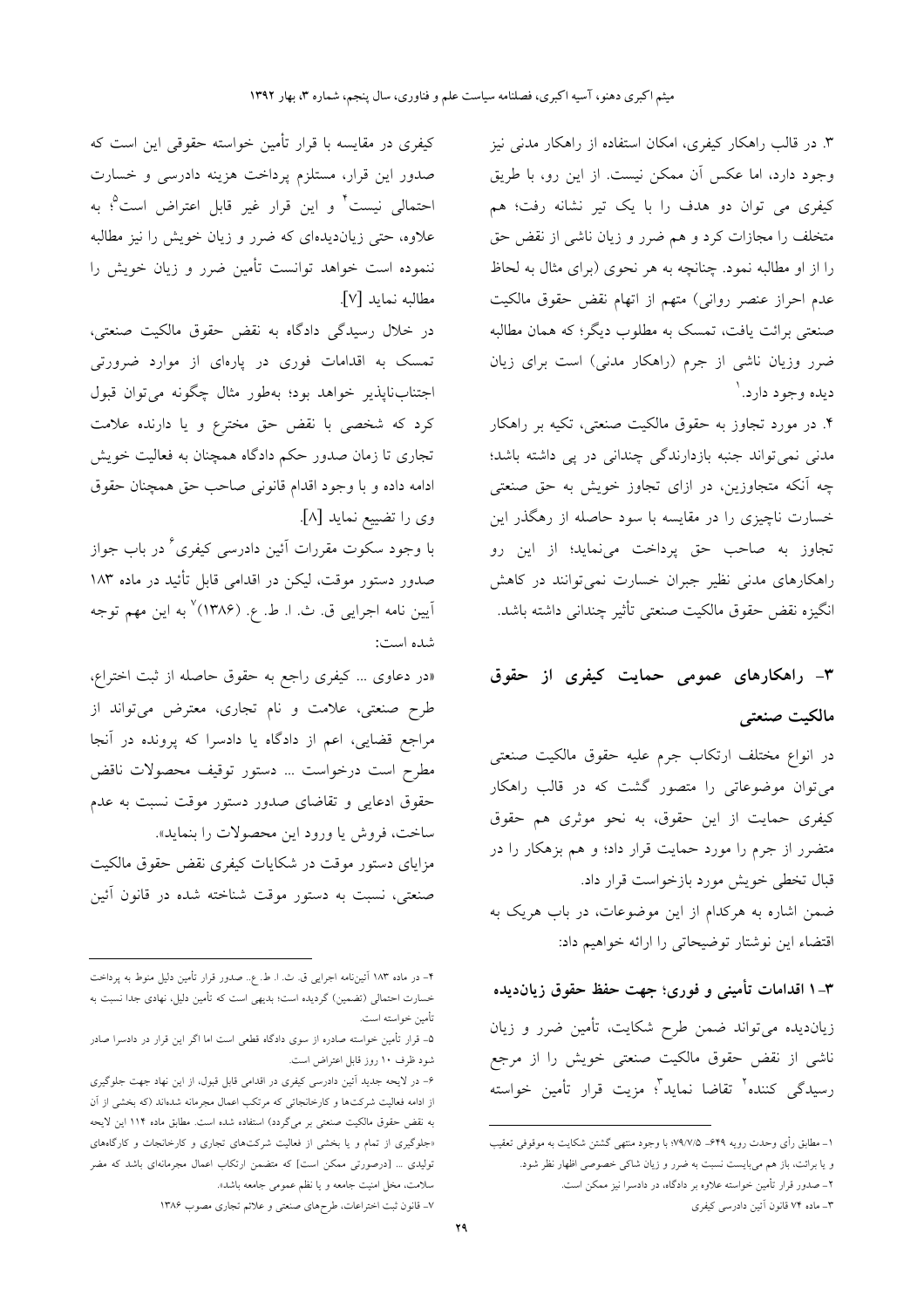امکان حصول آنها برای زیان دیده وجود داشته است<sup>0</sup>؛ به همین جهت حکم به پرداخت جبران خسارت از سوی مجرم در این دسته از جرائم امری کاملاً منطقی خواهد بود؛ با این حال، این دسته از زیانها بطور مطلق قابلیت مطالبه را نخواهند داشت. به دیگر سخن، میبایست میان خسارات ناشي از عدمالنفع (منافع محتمل|لحصول) و عدم|لنفع (منافع ممكن|لحصول) تفاوت قائل شد؛ زيرا قسم اول به موجب تبصره ۲ ماده ۵۱۵ قانون آئین دادرسی مدنی غیر قابل مطالبه شناخته شده؛ ليكن قسم دوم به موجب بند ٢ ماده ٩ قانون اَئین داردسی کیفری قابل مطالبه شناخته شده است<sup>۶</sup>. با این استدلال، میبایست اطلاق صدور حکم به پرداخت خسارت در ماده ۶۰ و ۶۱ ق. ث. ا. ط. ع. را مربوط به منافعي دانست که زیاندیده بهطور مسلم از آن محروم شدهاست. البته عدهای نیز با تکیه بر اطلاق واژه خسارت در مواد ۶۰ و ۶۱ هر دو خسارت فوق را برای زیاندیده قابل مطالبه میدانند [۱۰].

گذشت و یا غیر قابل گذشت قرار داد؟ ایران، عدم پیش بینی قابل گذشت بودن برخی از جرائم است؛ زیرا مقنن برای برشمردن جرائم قابل گذشت از معیار احصاء قانونی و نه تعیین ضابطه بهره گرفته است [۹]؛ پس ناگزیر در هر موردی که به یک جرمانگاری جدید مبادرت

دست رفته از متجاوز مطالبه خسارت نمايد [١١].

اصلاح قانون از این جهت، بهتر میتواند منظور مقنن را رسانیده و با دیگر قوانین مطابقت داشته باشد.<sup>۷</sup> ۳-۳ تأثیر گذشت زیان دیده در جرائم علیه حقوق مالکیت صنعتبي بحث بر سر این مطلب است که اساساً جرائم علیه نقض حقوق مالکیت صنعتی را میبایست در زمره جرائم قابل اساساً یکی از نقایص تقنین قوانین کیفری در نظام حقوقی

دادرسی کیفری به ضرر و زیان مادی<sup>۳</sup> و ضرر و زیان ناشی از از محروم شدن از منافع ممکن الحصول ٔ تقسیم کرد. در جرائم علیه حقوق مالکیت صنعتی این سوال مطرح است که زیان دیده علاوه بر زیان مادی، میتواند زیان ناشی از محروم شدن از منافع ممكن الحصول را نيز مورد مطالبه

> در پارهای از جرائم فوق، ممکن است بخش اعظمی از منافعی که زیاندیده از ان محروم میشود منافعی باشد که در آینده

> دادرسی مدنی (موضوع مواد ۳۱۰ به بعد این قانون)، را

١. مطابق تبصره ١ ماده ١٨٤ آئين نامه اجرايئ؛ دادسرا نيز

۲. متقاضی دستور باید ظرف ۳۰ روز پس از اخذ دستور

۳. مراجع قضایی مو**ظفند** نسبت به قبول تقاضای مذکور

۴. مرجع صادر کننده دستور موقت؛ الزامی به اخذ خسارت

در اصلاحات احتمالی ق. ث. ا. ط. ع. بهتر است که

بهرهگیری از این راهکار، در خود قانون و نه آئین نامه آن

شاکی می تواند با تقدیم دادخواست به مرجع کیفری، خسارت

ناشی از ارتکاب جرم را درخواست نماید؛ مرجع کیفری نیز

مکلف است که نسبت به ضرر و زیان ناشی از ارتکاب جرم

خسارت مورد مطالبه را میٍتوان مطابق ماده ۹ قانون آئین

نسبت به طرح شکایت اقدام نماید (ماده ۱۸۴ آئینiامه). `

می تواند نسبت به صدور این دستور اقدام نماید.

موافقت نمايند (ماده ۱۸۳ آئين نامه).

احتمالی از متقاضی دستور ندارند.<sup>۲</sup>

۳–۲ مطالبه ضرر و زیان ناشی از وقوع جرم

مورد پیشبینی قرار بگیرد.

اظهار نظر نمايد.

قراردهد؟

ميتوان به شرح زير برشمرد:

۵– ای بسا نقض حقوق مخترعی که به تازگی اختراع خویش را پدید آورده؛ منجر به محروم گشتن وی از منافع فراوانی شود که امکان تحصیل آن در آینده برای وی وجود داشت.

۶– اداره حقوقی دادگستری نیز در نظریههای متعددی، این تفسیر را از «عدم النفع» ارائه نموده است. برای نمونه بنگرید به نظریههای: ۷/۷۹۰۴ ـ ۸۳/۱۰/۲۱ ؛ و ۷/۷۳۳۹ مورخ ۰۱۳۷۹/۹/۱۲ تا ۷/۱۲۲۴۳ مورخ ۱۳۷۹/۱۲/۲۱ و ۷/۱۱۰۸۱ مورخ ۱۳۸۰/۱۱/۲۴. ۷– برای مثال در حقوق انگلیس، مالک حق اختراع میتواند با استناد به بازارهای فروش از

١- يكي از مزيتهاى دستور موقت در جريان شكايات عليه نقض حقوق مالكيت صنعتى همین ویژگی است؛ زیرا در ماده ۳۱۸ متقاضی تأمین میبایست ظرف ۲۰ روز در دادگاه صالحه طرح دعوا نمايد.

۲– در ماده ۳۱۹ قانون آئین دادرسی مدنی؛ دادگاه مکلف به اخذ خسارت احتمالی از متقاضى تأمين شده است.

٣- منظور از ضرر وزيان، خساراتي است كه به دارايي شخص وارد مي شود [٩].

۴– منظور، زیان ناشی از محروم شدن از منافعی است، که جریان و روال عادی امور منجر به بوجود أمدن أنها مي شد [۹].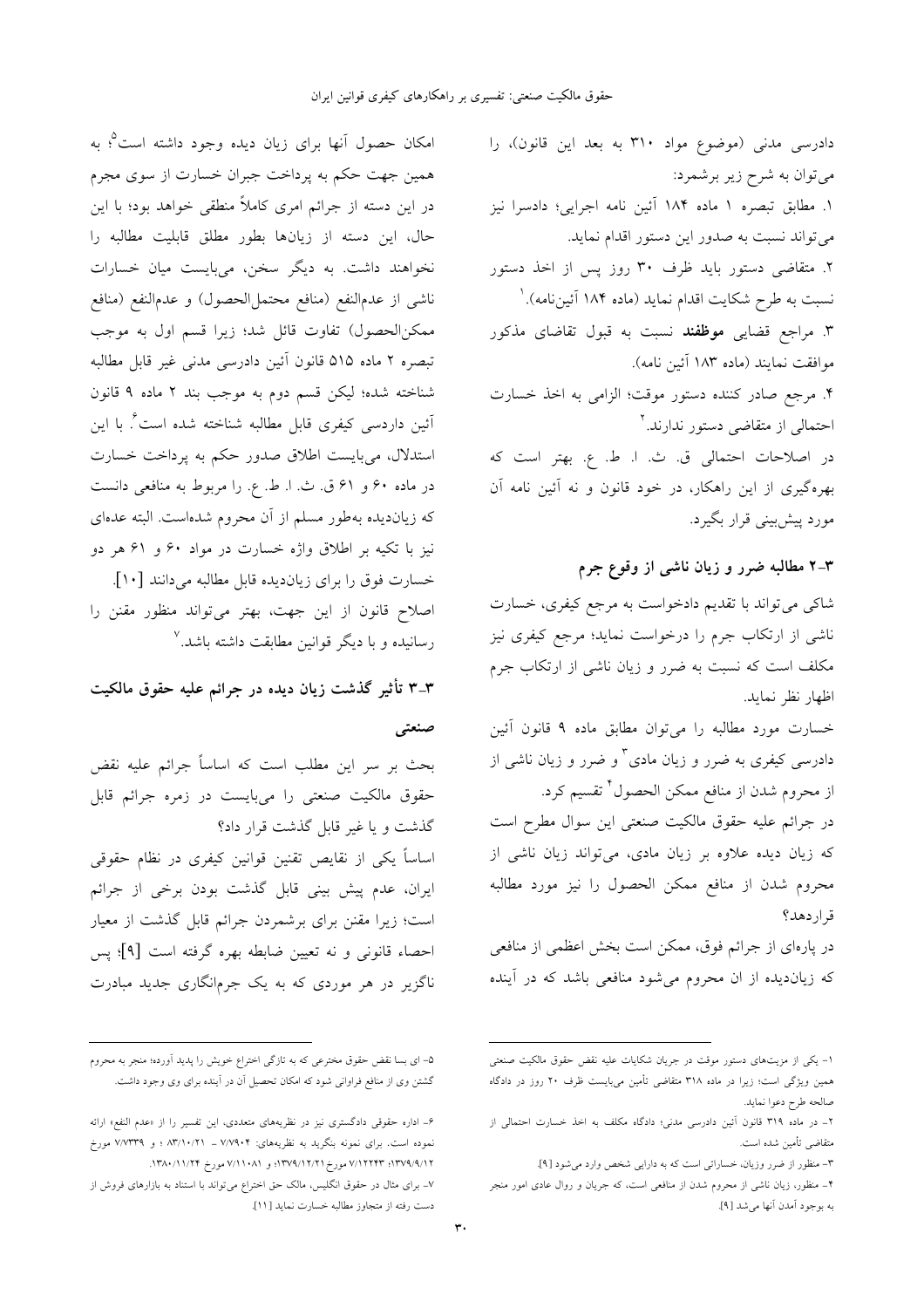می گردد باید به این امر نیز توجه شود. این ایراد در قانون ق. ث. ا. ط. ع، صورت گرفته و اشارهای به قابل گذشت بودن و يا نبودن جرائم مندرج در اين قانون نرفته است.' در شرایط کنونی ممکن است قائل به غیر قابل گذشت بودن جرائم عليه حقوق مالكيت صنعتى شد؛ زيراً ْ: ● صاحب نظران اصل را بر غیر قابل گذشت بودن جرائم قرار می دهند [۹]؛

> ● جرائم علیه حقوق مالکیت صنعتی آثار مخربی را بر پیکره جامعه بر جای خواهد گذاشت، بنابراین می بایست حتی در فرض گذشت زيان ديده، ناقض حقوق مالكيت صنعتى از بابت تعدی به حقوق جامعه مجازات شود.

> نیز ممکن است در شرایط کنونی قائل به قابل گذشت بودن اين جرائم شد:

- در جرائم مالی که جرائم علیه حقوق مالکیت صنعتی نیز از اقسام آن است؛ می بایست اصل بر قابل گذشت بودن گذاشته شود [۱۲]، و
- در یارهای از جرائم علیه حقوق مالکیت فکری، جرم قابل گذشت قلمداد گردیده است.۳

در مقام داوری میان این دو نظر و در تفکری برتر؛ می توان چنین نظر داد که اساساً جرائم علیه حقوق مالکیت صنعتی، مخدوش شدن منافع جامعه را نیز در پی دارد، حال:

اگر بخش قابل توجهی از زیان ناشی از ارتکاب جرم بر خود زیان دیده وارد شده باشد و با گذشت وی، بتوان با اغماض از منافع جامعه نیز صرفنظر کرد میبایست قائل به قابل گذشت بودن شد؛ در نقض حقوق مخترع و مبتکرین نرمافزارهای رایانهای این استدلال میتواند مصداق داشته ىاشد.

اما اگر صرفنظر از گذشت شاکی، نتوان از منافع جامعه صرفنظر کرد، بدون شک میبایست قائل به غیر قابل گذشت بودن جرم علیه حقوق مالکیت صنعتی شد، در جرائمی که منجر به نقض حقوق دارنده علامت تجاری و یا نشانه جغرافیایی می شود این استدلال به خوبی رخ مى نمايد.

به هر حال اصلاح قانون از این جهت بهتر از هر تفسیری خواهد بود.

۳–۴ ضبط و مصادره اموال تحصیلی ناشی از وقوع جرم

یکی دیگر از راهکارهای که از منظر سیاست جنایی دارای اهمیت فراوانی در مقوله پیشگیری از وقوع جرم است، مصادره و ضبط اموال ناشی از وقوع جرم است [۱۳].

در ماده ۶۱ تریپس ٔ از اعمال ضمانت اجراهایی نظیر: توقیف، توقیف، ضبط، معدوم کردن اموال تحصیلی ناشی از وقوع جرم عليه حقوق مالكيت صنعتي، صحبت به ميان آمده؛ ولي ق ث. ا ط ع.(۱۳۸۶) در این باره امری را پیشبینی ننموده است؛ اما میتوان با استناد به ماده ۱۰ ق. م. ا.(۱۳۷۵<sup>° ا</sup>ز این طریق جزایی نیز جهت مجازات مرتکبین جرائم علیه نقض حقوق مالکیت صنعتی بهره گرفت. راهکار بهتر در این زمینه ييش بيني مقرراتي در خود قانون ثبت اختراعات است.

#### ٣- ۵ حق دسترسی به اطلاعات

یکی از مقررات سودمندی که در موافقتنامه تریپس مطرح شده «حق دسترسی به اطلاعات» است؛ در ماده ۴۷ این موافقتنامه به مقامات قضایی این اختیار داده شده است که به متجاوز دستور دهند، هویت اشخاصی که بطور کل<sub>ی</sub> در زمینه .<br>نقض حقوق مالکیت صنعتی اقدام میiمایند را در اختیار زیان دیده قرار دهد. مالک نیز از طریق این اطلاعات راحتتر می تواند ترتیبات مقتضی را برای جلوگیری از نقض حقوق خويش اتخاذ نمايد.

۱- یکی دیگر از دلایلی که نگارنده ترجیح داد در پانوشت بدان اشاره کند؛ آراء وحدت رویه در مورد پارهای از جرائمی است که غیر قابل گذشت دانسته شدهاند؛ نظیر سرقت (رأی شماره:۵۳۰– ۱۳۶۸/۱۲/۱), خیانت در امانت (رأی شماره: ۵۹۱– ۱۳۷۳/۱/۱۶)، و كلاهبرداري (رأي شماره: ۵۲ـ ۱۳۶۳/۱۱/۱). اين جرائم در پارهاي از وجوه شبيه جرائم منتهی به نقض حقوق مالکیت صنعتی|ند. با وجود این ممکن است در نقطه مقابل گفته شود که آرای دیوان عالی می بایست در موضع خود و نه بیشتر مورد تفسیر واقع شوند. ۲- در ترکیه با رضایت زیان دیده، جریان شکایت علیه متخلف متوقف نمیشود.

۳– مطابق ماده ۱۵ قانون حمایت از حقوق پدیدآورندگان نرمافزارهای رایانهای، رسیدگی با شکایـت شاکی خصوصی آغاز و با گذشت او موقوف میشود.

<sup>4-</sup> Trade Related Aspect of Intellecctual Property Rights (Trips) ۵– قانون مجازات اسلامي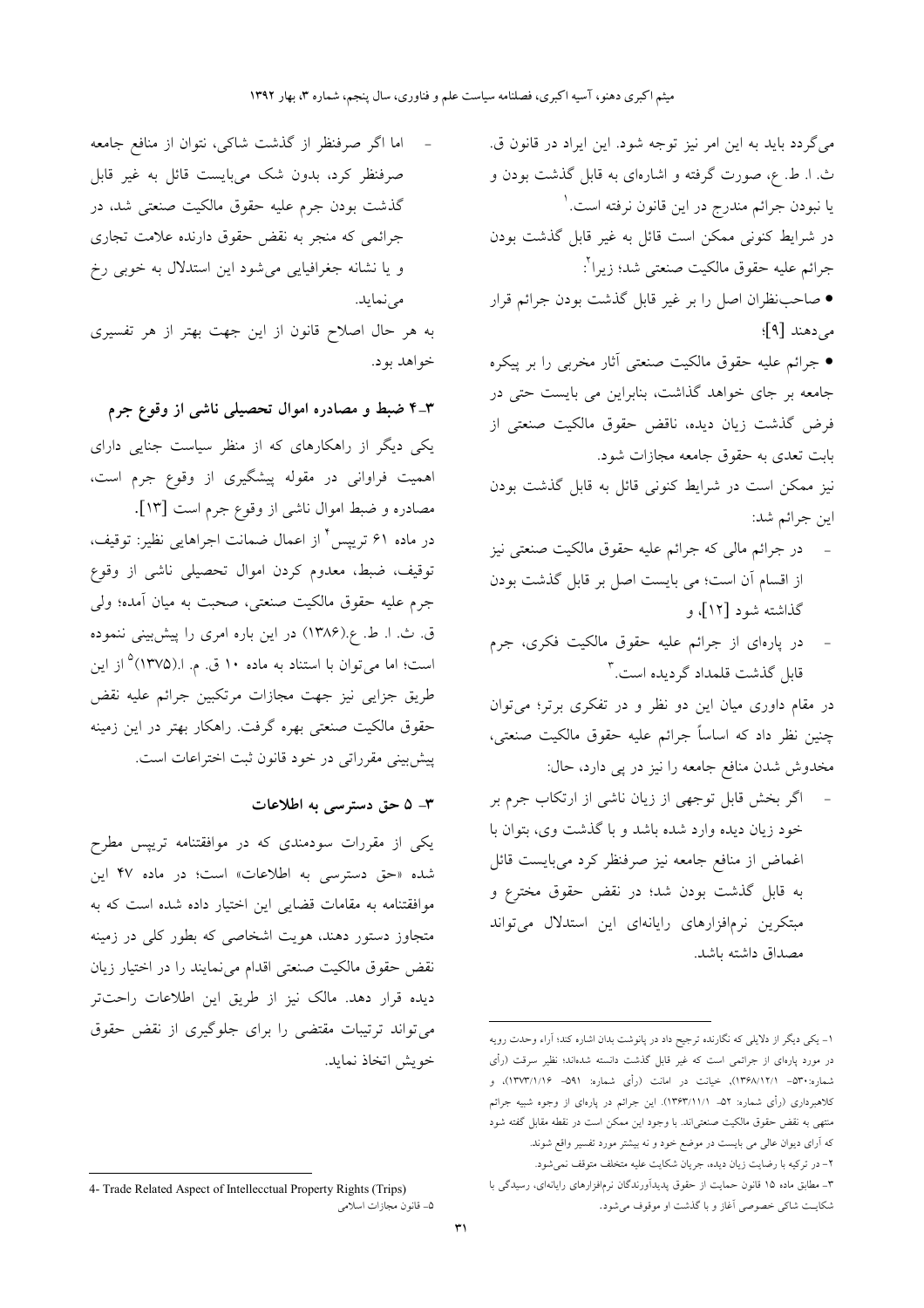می توان چنین برداشت کرد که زیاندیده می تواند از دادگاه چنین درخواستی را بنماید. البته بهرهگیری از این راهکار در تجاوزهای قابل توجیه است که با اهمیت ٰ باشد. در مقررات داخلی چنین امری پیشبینی نشده است و شایسته است در اصلاحات احتمالی، این ترتیب سودمند مورد توجه قرار بگیرد.

۴- حق اختراع<sup>۲</sup>

حق اختراع حقی است انحصاری و موقت که به ثبت کننده یک اثر ابداعی تعلق می گیرد. [۱۴] از این رو اختراع حاصل تفکرات مخترع است که راه حل عملی برای یک مساله به صورت فرآورده" و یا فرآیند" با توجه به یک فناوری، ارائه مى كند.

تعقيب كيفري فرد ناقض حقوق مخترع، منوط به تحصيل گواهینامه اختراع (ثبت اختراع) است؛ پس اگر شخصی قبل از ثبت و انتشار اختراع، جرمی را نسبت اختراع دیگری انجام دهد، از جهت «نقض حقوق مخترع» قابل تعقيب كيفرى نخواهد پود.<sup>0</sup>

البته برای ثبت اختراع، ملزومات ماهوی سهگانهای لازم است که مختصراً به آنها اشاره می شود:

الف) **ابتکاری بودن** ٔ؛ مراد این است که اطلاعات و دانش موجود نباید برای شخصی که در آن رشته مهارت دارد یک امر بدیهی و آشکار باشد.

ب) **کاربرد صنعتی** <sup>۷</sup>؛ منظور از این شرط این است که که اختراع زمانی قابل حمایت است که دارای کاربرد علمی و فنی در شاخهای از گسترهٔ پهناور صنعت و فناوری (به عامترین مفهوم) باشد و بدون چنین شرطی فلسفهٔ برقراری حق انحصاري براي مبدع آن اثر بلا توجيه خواهد بود [١١].

۱– مراد از با اهمیت بودن این است که تجاوز منتهی به ضرری قابل توجه باشد.

6- inventive Step

ج) **جدید بودن**^؛ بدین معنا که اختراع نباید قبلا توسط فرد دیگری اختراع شده و یا حداقل به طور عمومی افشا شده باشد. لذا اختراع مورد نظر تا تاريخ تسليم تقاضانامه نبايستي به وسیلهٔ علوم و فنون موجود پیشبینی و یا مطرح شده باشد. این شرط را می توان از بند ه ماده ۴ ق. ث. ا. ط. ع.(۱۳۸۶) بر داشت نمو د.<sup>۹</sup>

پاره ای از نظامهای حقوقی، غالباً از طرق مدنی برای حل و فصل اختلافات ناشي از نقض حقوق مخترعين بهره مي گيرند [۱۵] لذا در این دسته از نظامها ضمانت اجرای کیفری برای نقض حق اختراع در نظر گرفته نشده و منحصراً خسارت مدنی قابل مطالبه دانسته شده است [۴]. با وجودی که نظام حقوقی اختراعات ایران از این شیوه متابعت ننموده لیکن قوانین جزایی قابل توجهی در زمینه حمایت از اختراعات نیز در آن به چشم نمیخورد و تا قبل از ق ث. ا. ط. ع. (۱۳۸۶)، قانون گذار ایرانی خواسته یا ناخواسته از این شیوه پیروی می نمود؛ زیرا در قانون سال ۱۳۱۰، راهکاری کیفری که حقوق مخترع را مورد حمایت قرار دهد پیش بینی نشده بود. این در حالی بود که جز در قانون تعزیرات مصوب سال ۱۳۶۲، که آن هم بوسیله ق. م. ا. (۱۳۷۵)، ملغیالاثر شد دیگر هیچ نص قابل اتکائی که حمایت کیفری از حقوق مخترعین را تضمين كند وجود نداشت.

اما در قانون ق. ث. ا. ط. ع. (۱۳۸۶)، قانونگذار این خلأ قانونی را احساس و در ماده ۶۱ مبادرت به حمایت کیفری از حقوق مخترعين نمود. مطابق ماده ۶۱ ق. ث. ا. ط. ع:

«هر شخصی که با علم و عمد مرتکب عملی شود که طبق مواد (١۵)، (٢٨)، و (۴٠) نقض حقوق به شمار أيد يا طبق ماده (۴۷) عمل غیرقانونی تلقی شود، مجرم شناخته شده و ...». ذکر نکات ذیل، کیفیت حمایتهای کیفری از حقوق مخترعین را بهتر میتواند روشن نماید:

١. وفق ماده ۶۰ ق. ث. ا. ط. ع. نقض حقوق مندرج در اين قانون عبارت است از انجام هرگونه فعالیتی در ایران که

<sup>2-</sup> Patent

<sup>3-</sup> Product 4- Process

۵- با حصول شرایطی بهره مندی از راهکار مدنی ممکن است: در رای شماره ۱۸۷-۸۱/۲/۱۹ شعبه ۳ دادگاه حقوقی تهران: با استناد به استمرار خواهان (مخترع) در استفاده طولانی مدت از اختراع خود (بدون ثبت آن)، فعالیتهای خوانده (ناقض) متوقف شده است؛ شعبه ١٨ دادگاه تجديدنظر اين رأي را عيناً تأثيد نموده است.

<sup>7-</sup> Industrial Application

<sup>8-</sup> New or Novel

۹– طبق بند ۱ از ماده ۲۷ موافقتنامه تریپس «... گواهیهای اختراع برای هر اختراع، اعم از فرآورده و یا فرآیند، میباید در کلیه زمینهها قابل دسترسی بوده باشد، مشروط بر اینکه جدید ... بوده ... باشد».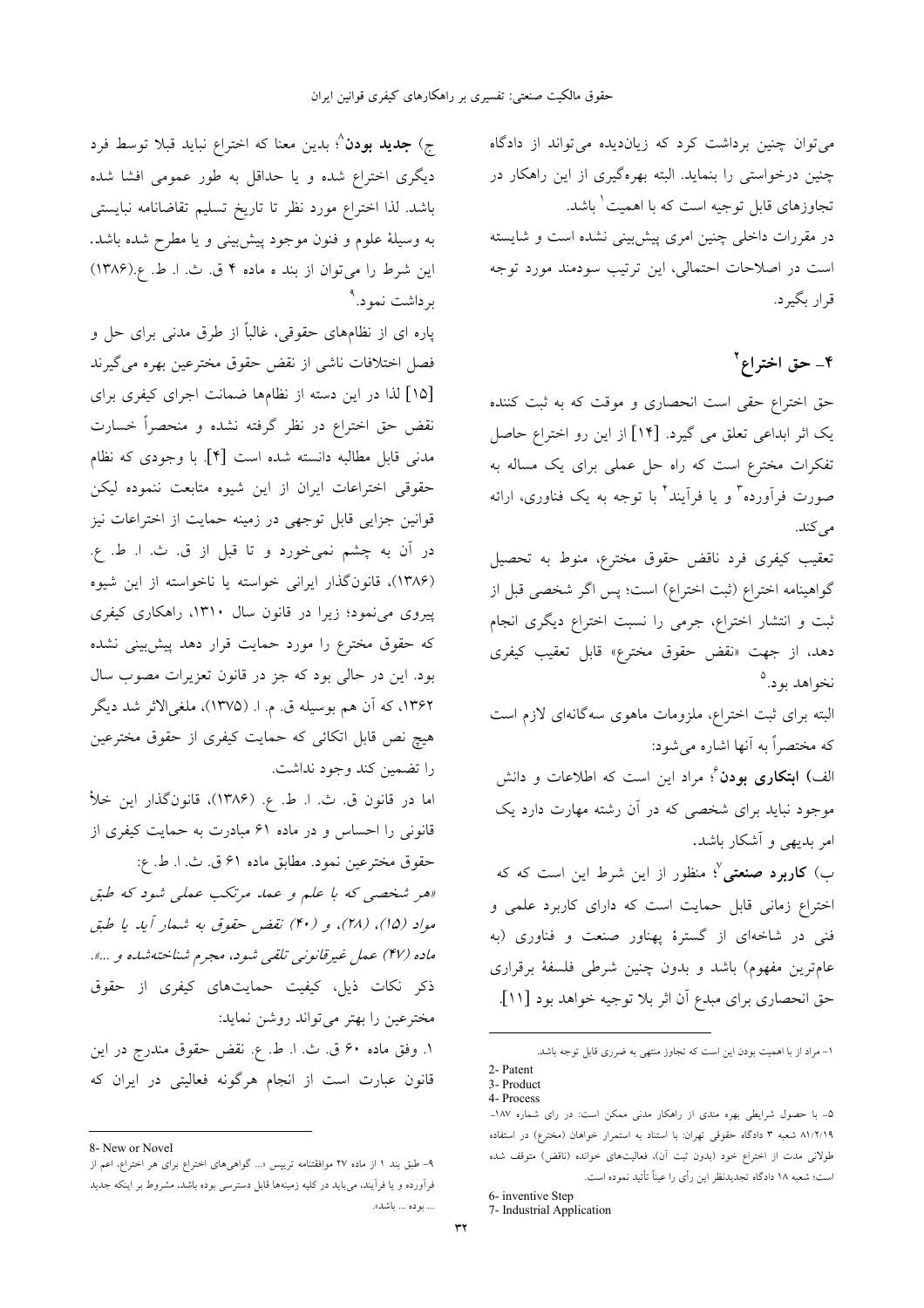توسط اشخاصی غیر از مالک حقوق تحت حمایت این قانون و بدون موافقت او انجام می گیرد. بهطورکلی می توان مصادیق نقض حقوق مخترع را به این شرح احصاء نمود: تولید غیر مجاز– نگهداری، فروش، و عرضه برای فروش غیر مجاز– واردات غير مجاز– استعمال غير مجاز. ۲. سوءنیت (علم و عمد) ناقض حقوق مخترع ضروری

است؛ پس:

- به عنوان سوءنیت عام لازم است که ناقض بداند که این اختراع توسط دیگری ثبت و تحت حمایت قانونی است؛ و
- به عنوان سوءنیت خاص بداند که عمل او منجر به نقض حقوق مخترِع میشود. هرچند که هدف او از نقض حق نیز تحقق پیدا ننموده باشد، برای مثال اگر متخلف به قصد فروش كالايي را توليد كند حتى اگر آن كالاها را به فروش نرسانیده باشد از آنجا که با ساخت آن کالاها نقض حق تحقق پیدا نموده است. میتوان با استناد به ماده فوق وی را تحت تعقيب قرار داد [١٠].

۳. در صورتی می توان متخلف را تحت تعقیب کیفری قرار داد که به دنبال مقاصد تجاری و انتفاعی، مرتکب نقض حقوق مخترع شده باشد [۱۶]، از این رو اگر شخصی با .<br>نادیده گرفتن حقوق مخترع کالای<sub>ی</sub> را تولید نموده باشد که .<br>فقط حوائج شخصی خویش و یا اطرافیان خود را با آن برطرف می نماید نمی تواند قابل تعقیب جزایی باشد. در حقوق انگلیس یکی از شروط لازم برای حمایت کیفری از نقض حقوق مخترع این است که محصولات بصورت انبوه از سوى متخلف توليد شده باشد [١٧].

۴. نقض حقوق مخترع ممكن است فرأورده و يا فرأيند را شامل شود؛ با این تفاوت که در مورد اولی جرم مطلق است ْ و در مورد دوم، نقض حق اختراع، جرمی است مقید<sup>؟</sup>؛ که مي بايست از سوى مدعى نقض حق، اثبات شود [٣].

۵. با توجه به اصل سرزمینی بودن حق اختراع<sup>7</sup>، تعقیب متخلف در صورتی ممکن است که اعمال ارتکابی منتهی به نقض در ایران صورت گرفته باشد. ۶. با توجه به قسمت اخیر بند «ب» ماده ۱۵ ق. ث. ا. ط. ع، یکی از اعمالی که منافی حقوق دارنده ورقه اختراع است نقض قريب الوقوع است؛ [١٠] با اين توضيح كه «مالك ... می تواند علیه هر شخص که بدون اجازه او بهرهبرداریهایی ... انجام دهد که ممکن است منجر به تعدی به حق مخترع شود، به دادگاه شکایت کند».

در ماده ۶۱ ق. ث. ا. ط. ع، مقنن با ارجاع به ماده ۱۵؛ اعمال منتهی به نقض حق مخترع را مورد جرمانگاری قرار داده است. حال سوال مطرح این است که نقض قریبالوقوع نیز می تواند مشمول ماده ۶۱ بوده و قابل مجازات باشد؟

شايد با شروع به جرم<sup>۴</sup> قلمداد نمودن نقض قريبالوقوع، و نیز اطلاق ارجاع قانونگذار به ماده ۱۵، به این سوال پاسخ مثبت داده شود؛ لیکن در واقع می بایست این توهم را از ذهن زدود؛ زیرا اگر مقنن قصد جرمانگاری نقض قریبالوقوع را میداشت، لاجرم باید مجازات آنرا نیز پیشبینی میکرد؛ چه آنکه اعمال مجازات جرم اصلی بر جرم شروع به اجرا (در بحث ما نقض قريبالوقوع) با اصول حقوق جزا مخالف خواهد بود [۱۸]. به علاوه در ماده ۶۱؛ مقنن اعمالی را در ماده ۱۵ درنظر داشته که منتهی به «نقض حق» دارنده حق اختراع شود و این در حالی است که در نقض قریبالوقوع هنوز نقضى پديدار نگشته است.

١١. يكي از ايرادات وارد بر ماده اين است كه ميان تجاوز به حقوق مخترع و مجازات این تجاوز (اعم از حبس و جزای نقدی) تناسب نیست؛ برای مثال آیا در مورد نقض حقوق مخترعی که اختراع او به قیمت هنگفتی میتوانست مورد دادوستد واقع شود، مجازات نقدی اندک فوق میتواند عادلانه ىاشد؟<sup>٥</sup>

۱\_ جرم مطلق: جرمي است كه براي تحقق جرم، صرف احراز وقوع رفتار مادي كافي بوده و نیازمند عامل دیگری به عنوان نتیجه جرم نیست.

۲– جرم مقید: جرمی است که برای وقوع آن علاوه بر رفتار فیزیکی (مادی) تحقق عامل دیگری بعنوان نتیجه جرم، برای تکمیل رکن مادی آن لازم و ضروری است.

۳ـ حق اختراع فقط در کشوری مورد حمایت است که در آن کشور اختراع به ثبت رسیده است [۱۰].

۴. هر کس قصد ارتکاب جرمی کند و شروع به اجرای آن نماید لکن جرم منظور واقع نشود چنان چه اقدامات انجام گرفته جرم باشد محکوم به مجازات همان جرم میشود. ۵– برای مثال در ماده ۱۹۶ قانون اختراعات ژاپن و نیز ماده ۲۲۵ قانون اختراعات کره جنوبی، به ترتیب مجازات ۵ و ۷ ساله حبس پیش بینی شده است.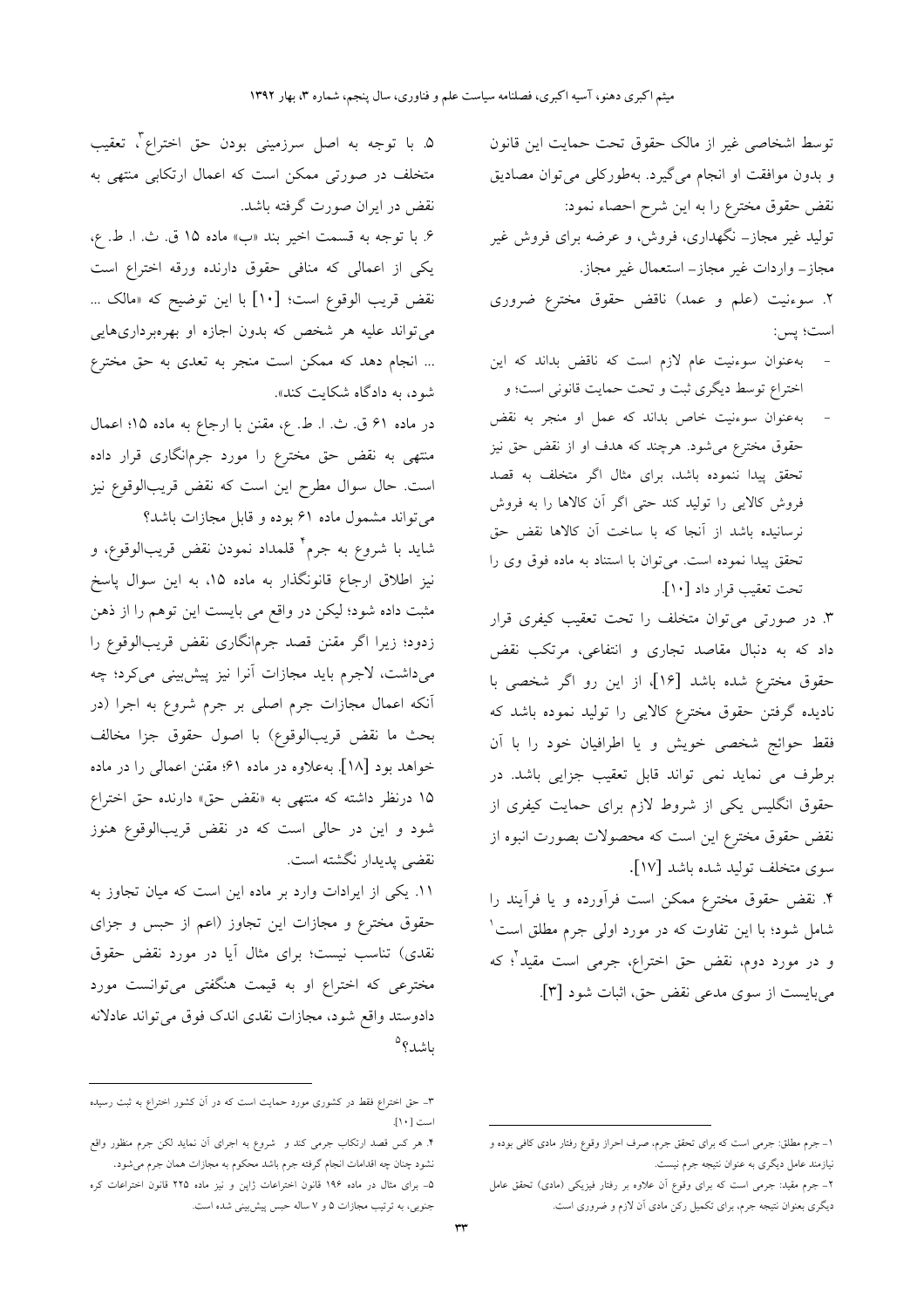در ماده ۶۱ موافقتنامه تریپس نیز به لزوم اعمال مجازات در مورد نقض حقوق مخترع تصريح شده است مطابق اين ماده: « اعضا بايد براي مقابله با حداقل جعل عمدي علامت تجاري و یا سرقت عملی کیی رایتهایی که در سطح تجاری استفاده می شود مجازات هایی را تدارک ببینند. در موارد مقتضی، باید به نحو پیشگیرانه، علاوه بر جبران خسارت، متوقف نمودن فعالیتها، معدوم و ضبط آثار و هرگونه مواد و ابزاری که در ارتکاب جرم نقش موثری را داشتهاند، به کار برده شود».

شایان ذکر است که با تصویب قانون حمایت از حقوق پدیدآورندگان نرمافزارهای رایانهای (۱۳۷۹)، مقنن در اقدامی قابل قبول حمایتی دو سویه را از پدیدآورندگان نرمافزارهای رایانهای بهعمل آورد؛ بدین توضیح که در این قانون از دو نظام کپی رایت و اختراع برای حمایت از این آثار استفاده شده

الف- در ماده ٢ اين قانون و در راستاى حمايت از طريق نظام اختراع (حقوق مالكيت صنعتى) چنين مى خوانيم: «در صورت وجود شرایط مقرر در قانون ثبت علائم و اختراعات، نرمافزار بهعنوان اختراع شناخته مى شود...»؛ حمايت از نظام اختراعات نسبت به نظام کپی رایت دارای این مزیت است که: ا**ولاً**: مخترع را در صورت نقض حقوق بوسیله متخلف، از اثبات تخلف بی نیاز میکند؛ به بیان دیگر صرف تولید و عرضه تخلف محسوب می شود و این در حالی است که در نظام کپیرایت زیاندیده می بایست بهرهبرداری غیر مجاز متخلف را به اثبات برساند. **ثانیاً**: با به ثبت رسیدن نرمافزارهای رایانهای در قالب اختراع و بهوجود آمدن انحصار بیشتر در این نظام نسبت به نظام حمایتی کیی رایت، حقوق افزونتری برای مبتکر نرمافزار حاصل می شود.

ب- در ماده ١ اين قانون؛ حق نشر، عرضه، اجرا و حق بهرهبرداری مادی و معنوی نرمافزار رایانهای متعلق به پدیدآورنده دانسته شده است، در ماده ۱۳ نیز برای متعرضین به این حقوق علاوه بر الزام به جبران خسارت، حبس از نود و یک روز تا شش ماه و جزای نقدی از ١٠ میلیون ریال تا ۵۰ میلیون ریال در نظر گرفته شده است. مدت حمایت

حقوق مادى نرم افزارها ٣٠ سال است؛ با وجود اين بهرهمندی از حقوق معنوی نرمافزارها به نحو مادامالعمر است.

خلاء محسوس این قانون عدم تعیین تکلیف این حقوق پس از مرگ است که البته با اتکاء به قواعد عمومی ارث می توان این مشکل را برطرف کرد. به علاوه، هرچند صحبتی از به کارگیری دستور موقت در خلال رسیدگی به نقض این حقوق به میان نیامده اما میتوان با اخذ ملاک از ماده ۲۹ قانون حقوق مولفان، مصنفان و هنرمندان (۱۳۴۸) این حق را برای زيان ديده به رسميت شناخت.

### ۶\_ علائم تجاري

در بند الف ماده ۳۰ ق. ث. ا. ط. ع. علامت تجاري اين گونه تعريف شده است:

«علامت یعنی هر نشانه قابل رویتی که بتواند کالاها یا خدمات اشخاص حقيقى يا حقوقى را از هم متمايز سازد». علامت تجاری عبارت است از هر نشانه تمایز بخشی که کالا یا خدمات مشخصی را که بوسیله اشخاص و یا شرکتهای تولیدی، تجاری، خدماتی ارائه میگردد را معرفی، و از کالا و خدمات اشخاص و شرکتهای مشابه متمایز میگرداند [۱۹]. عناصر تشکیل دهنده یک علامت تجاری را در جدید و تازه بودن، ظاهر و اَشکار بودن ْ، گمراه کننده نبودن ْ خلاصه کرد. عناوين مجرمانه ناظر بر علائم تجاري، در«ق ث. ا. ط. ع» و در «ق. م. ا» پیشبینی شده است؛ که به ترتیب مورد اشاره قرار می گیرد:

الف- راهكار مندرج در ق. ث. ا. ط. ع.: مطابق ماده ۶۱ اين قانون، متخلفینی که با علم و عمد حقوق دارندگان علائم تجاری را نقض نموده باشند به پرداخت مجازات مندرج محکوم خواهد شد.

مطابق با ماده ۳۱ و ۴۰ ق. ث. ا. ع. ط. (۱۳۸۶) حقوق ناشی از علامت منوط به ثبت علامت تجارى است و استفاده از یک علامت تجاری به کسی تعلق دارد که آن علامت را مطابق

<sup>1-</sup> Being clear

<sup>2-</sup> Not misleading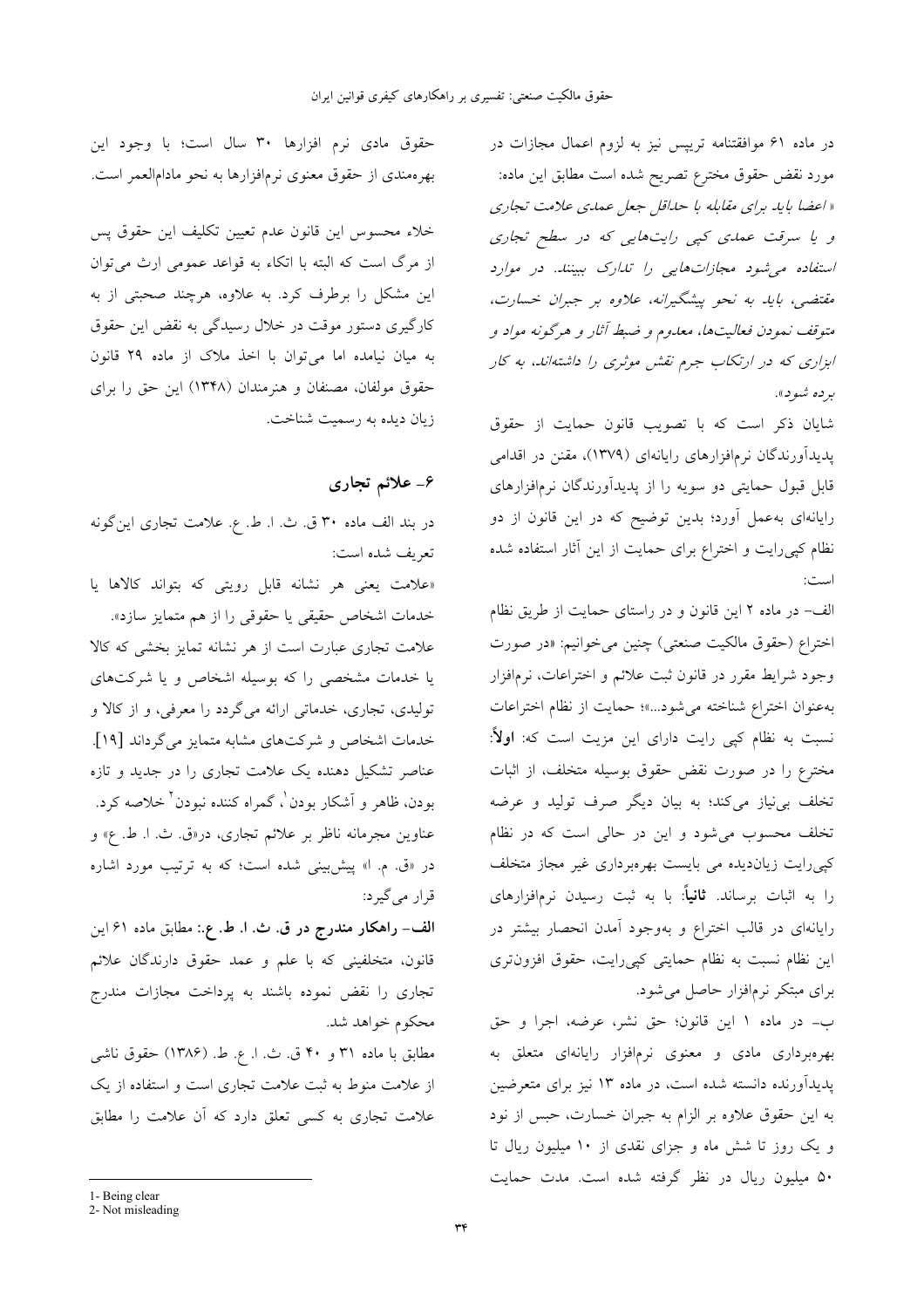جبران خسارت وارده به حبس از یک تا ده سال محکوم خواهد شد: ا … و ۲. مهر یا تمبر یا **علامت یک***ی از شرکتها یا موسسات یا* ادارات دولتي يا نهادهاي انقلاب اسلامي.» در مورد استفاده از علامت تجاری مجعول، ماده ۵۲۹ از همان قانون مقرر می دارد: « هرکس ... علامت یکی از .... تجارتخانهها را با علم به جعل استفاده نماید علاوه بر جبران خسارت وارده به حبس از سه ماه تا دو سال محکوم می شود». برای تحقق جعل علائم تجاری لازم است نکات زیر ملحوظ خاطر باشد: ۱. جعل علائم تجاري مستلزم ثبت آن نخواهد بود؛ زيرا در مواد ۵۲۵ و ۵۲۹ ق. م. ا. به خلاف بزه نقض حقوق مالكيت صنعتی (۶۱ ق ث. ا. ط. ع.) به این لزوم تصریحی نرفته است. اما در مقام ایجاد ضابطه میتوان گفت که فقط جعل علائم تجاري معروف قابل تعقيب خواهند بود. ۲. در جعل علائم تجاری لازم است طبق ضابطه موجود در سایر اقسام جعل امکان مشتبه شدن و عدم تشخیص عرفی علامت تجاري مجعول از اصيل وجود داشته باشد [۲۱] ٌ. ب) استعمال غير مجاز علائم تجارى: مطابق ماده ۵۳۰ ق. م. ا. چنانچه استفادهکننده بدون ارتکاب جعل، صرفاً پس از تحصیل، آنرا به نحو غیر مجازی مورد استفاده قرار دهد مورد تعقيب كيفري قرار خواهد گرفت. ج) مطابق دیدگاه غالب دکترین حقوق کیفری، قید عبارت «هرنوع وسیله تقلبی دیگر» در ماده ۱ ق. ت. م. م. ا. ا. ک.<sup>۷</sup> (۱۳۶۴) موید این نکته است که استفاده از هرگونه وسیلهای كه عرفاً متقلبانه محسوب مىشود، مىتواند موجب تحقق عنصر مادي جرم كلاهبرداري شود [۲۱]. در آراء متفاوتی از دیوان عالی کشور نیز مغرور نمودن دیگری از طریق امور تقلبی<sup>^</sup> و نیز امیدوار نمودن و فریب دادن

مقررات به ثبت رسانده باشد<sup>י</sup>. با وجود این، مطابق بند «ه» ماده ٣٢ ق. ث. ا. ط. ع. (١٣٨۶) «علائم معروف» قابل حمایت دانسته شدهاند؛ لیکن این حمایت را میبایست حمايتي ناقص پنداشت چرا كه مطابق ماده ۴۰ ق. ث. ا. ط. ع. (۱۳۸۶) پیششرط بهرهمندی از حقوق مربوط به علائم تجاري و بخصوص حقوق جزايي مندرج در ماده ۶۱ ق. ث. ا. ع. ط. (۱۳۸۶) ثبت علامت تجاری است.<sup>۲</sup>

سوءنیت (علم و عمد) ناقض حقوق دارنده علامت تجاری نیز ضروری است.<sup>۳</sup>

ب- راهکارهای مندرج در ق. م. ا: در بخش تعزیرات ق. م. ا.(۱۳۶۲)، در قالب مواد ۱۲۲ و ۱۲۳ و ۱۲۴، مجازاتهایی برای متجاوزین به علائم تجاری در نظر گرفته شده بود<sup>؟</sup> در سال ۱۳۷۵ با تصویب بخش تعزیرات و مجازاتهای بازدارنده به حمایتهای پیشین پایان داده شد. لازم است که در شرایط کنونی در پی نصوصی دیگر برای حمایت کیفری از نقض علائم تجاری در این قانون بود<sup>۹</sup>. بهطورکلی جرائمی که در این قانون، میتوان در مورد علائم تجاري متصور گرديد ميتوان بدين شرح برشمرد:

- جعل و استفاده از علامت تجاری مجعول،
	- استعمال غیر مجاز علائم تجاری و نیز
		- كلاهبردارى

که به ترتیب به شرح هرکدام از آنها میپردازیم: الف) جعل علامت تجاري و استفاده از آن: در ماده ۵۲۵ ق. م. ا. چنین می خوانیم: «*هر کس یکی از اشیاء زیر را جعل* کند یا با علم به جعل و تزویر مورد استعمال کند ... علاوه بر

۶– «... شباهت میان دو علامت به حدی نیست تا مصداق جعل تلقی گردد…» رأی شماره ۸۱/۹/۲۶ – ۸۱/۹/۲۶ شعبه ۳ دادگاه حقوقی تهران.

۷– قانون تشدید مجازات مرتکبین ارتشا و اختلاس و کلاهبرداری

۸ــ برای نمونه بنگرید به رأی شماره: ۲/۴۶۷ـ ۱۳۷۱/۷/۱۵ شعبه دیوان عالی کشور

۱\_ «به لحاظ سابقه استعمال خواهان … حکم به ابطال علامت [ موخر ] صادر مي شود» رأى شماره: ۴۸۰– ۸۲/۲/۲۴ شعبه ۱۲ تجدید نظر تهران.

۲\_ در آمریکا، مالکیت علامت به طور معمول با استفاد ه از آن شروع می شود [۲۰].

۳- بنگرید به تحلیل عنصر روانی در نقض حقوق مخترع در همین مقاله.

۴- برای مثال در ماده ۱۲۲ از همان قانون چنین میخوانیم که «هرکس علامت تجاری ثبت شده در ایران را عالماً جعل کند و با علم به مجعول بودن استفاده نماید به مجازات تا ۷۴ ضربه شلاق محكوم خواهد شد».

۵ـ عدمای را عقیده بر آن است که در شرایط کنونی مواد ۱۲۲ و ۱۲۳ و ۱۲۴ ق. م. ا. (١٣۶٢) همچنان به قوت خود باقی و قابل استناد است [١٠]. البته با توجه به ماده ٧٢٩ ق. م. ا. و نیز سکوت مقنن در سال ۱۳۷۷ که دلالت بر عدول از جرمانگاری پیشین است؛ این استدلال قابل پذیرش نیست.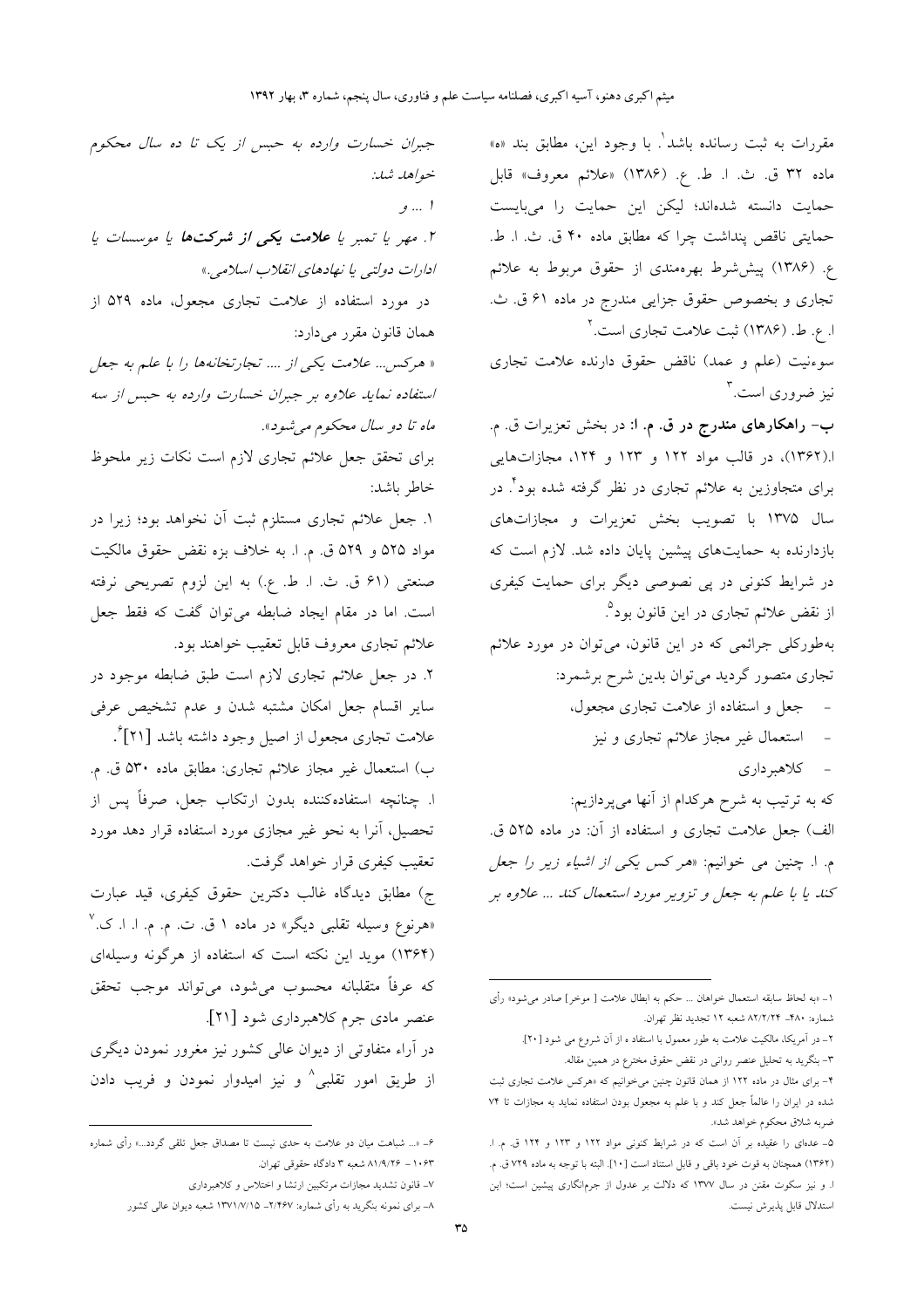دیگری از طریق امور غیر واقعی ٰ از عناصر مادی جرم كلاهبرداري دانسته شده است.

با تحقق هريک از جرائم مشمول «ق. م. ا.». و « ق. ت. م. م. ا. ا. ک» به نوعی بزه موضوع ماده ۶۱ ق. ث. ا. ط. ع. نیز مصداق می،یابد. به بیان دیگر فعلی واحد دو جرم را پدید آورده <sup>ت</sup>، در اینگونه موارد میبایست به حکم ماده ۴۷ ق. م. ا. ا. مجازات جرم اشَّد اعمال شود. با توجه به پائین بودن مجازات مندرج در ماده ۶۱ نسبت به آن دو؛ میتوان نتیجه گرفت که با وجود همراهی جرم نقض حق در ماده ۶۱ با جرائم مشمول «ق. م. ا.». و « ق. ت. م. م. ا. ا. ک» مجازات این جرائم میبایست اعمال گردد. البته با منتفی شدن این جرائم جرم اخیر مصداق می یابد؛ برای مثال چنانچه شخصی صرفاً با ملهم شدن از یک علامت تجاری برای محصول خویش موجبات گمراهی مصرفکننده را فراهم آورد، هرچند نمی توان با استناد به جعل و کلاهبرداری وی را تحت تعقیب جزایی قرار داد، اما میتوان بوسیله جرم مندرج در ماده ۶۱ ق ث. ا. ط. ع. وي را متخلف محسوب نمود.

چنانچه فعل متخلف، آمیزهای از جرائم مشمول «ق. م. ا.» و «ق. ت. م. م. ا. ا. ک.» باشد، کدام جرم را باید مرجح دانست؟

برای پاسخ به این سوال، حالات زیر را باید در نظر گرفت: ۱. جعل علامت تجاری و استفاده از آن: در این مورد لازم است، ضمن حمل بر تعدد مادی، با استناد به قاعده عدم تداخل مجازاتها ٌ، به حکم ماده ۴۷ ق. م. ا. در مورد جعل مجازات ماده ۵۲۵ ق. م.ا. و در مورد استفاده، مجازات مندرج در ماده ۵۲۹ ق. م. ا. به نحو مجزا اعمال گردد.\*

۲. جعل علامت تجاری و استفاده از آن در راستای کلاهبرداری: در این حالت جرم جعل مصداق مییابد؛ در

مورد کلاهبرداری و استفاده از علامت مجعول، از باب تعدد معنوى مجازات كلاهبرداري قابل اعمال است [٢٢]. ۳. تحصیل غیر مجاز علامت تجاری و استفاده از آن در راستای کلاهبرداری: در این حالت نیز از بابت تعدد معنوی، مجازات کلاهبرداری اعمال میشود<sup>۵</sup>.

اگر قبل از ثبت یک علامت تجاری، دیگری آن علامت تجاری را ثبت کند، چه حقی را می توان برای صاحب علامت تجاری قائل شد؛ به بیان دیگر آیا میتوان سرقت علامت تجاری را متصور گردید؟

در این باره ق ث. ا. ط. ع.(۱۳۸۶) متعرض امری نشده؛ لیکن به نظر میرسد که استفاده کننده مقدم، حق اعتراض را دارا بوده و با اثبات سبق استفاده، بر دادگاه لازم است که حکم به ابطال سند معترض عنه را صادر کند؛ زیرا ثبت علامت تجاری که قبلاً مورد استفاده بوده است از مصادیق رقابت مکارانه تجاری است. در نتیجه در صورت اعتراض استفادهکننده، دادگاهها مکلفند که مطابق با اصول کلی حقوقی (منع رقابت مکارانه) و معاهدات بینالمللی که ایران به آن پیوسته به اعتراض رسیدگی کرده و در صورت ثبوت ادعای حکم مقتضى صادر نمايند [٢٣].

ذکر این نکته ضروری است که حمایت از علائم تجاری تنها .<br>ناظر به تعرضاتی که در قالب علامت تجاری صورت می گیرد، نخواهد بود؛ زیرا بطور مثال ممکن است شخصی سابقاً مبادرت به ثبت یک علامت تجاری نموده باشد و بعد از سپری شدن مدتی، دیگری با رقابت مکارانه این بار مبادرت به ثبت آن علامت اما در قالب «نام تجاری» محصول خود نموده باشد ً.

 $^{\vee}$ – اسرار تجاری $^{\vee}$ 

۱– برای نمونه بنگرید به رأی شماره: ۱/۷۱۱– ۱۳۷۱/۱۱/۱۴ شعبه ۲ دیوان عالی کشور

٢\_ براي مثال:

<sup>•</sup> جعل علامت تجاري و نقض حق ماده اع، ويا

<sup>•</sup> تحصيل واستعمال غير مجاز علامت تجاري و نقض حق ماده ۶۱، يا

<sup>•</sup> كلاهبرداري و نقض حق ماده ۶۱

۳ـ تداخل و جمع مجازاتها، قاعده ای پذیرفته شده در فقه امامیه است و در موادی از جمله ٨٩ ق. م. ا. و نيز تبصره ٢ ماده ٤١٥ ق. م. ا. تجلي نموده.

۴– مطابق رای وحدت رویه شماره۱۱۸۹–۱۳۳۶/۳/۳۰؛ استفاده از سند مجعول نسبت به جاعل جرم جداگانه محسوب مي شود.

۵– شایان ذکر است که تفسیر گفته شده در بندهای ۲ و ۳، زمانی مصداق می یابد که عناصر .<br>کلاهبرداری بهعنوان جرمی مقید محقق شود. پس چنانچه ارائه علامت تجاری مجعول منجر به فریب نشود، صرفاً می توان متخلف را تحت عنوان جعل و استفاده از سند مجعول تحت پیگرد قرار داد. چه آنکه در استفاده از سند مجعول، صرف ارائه کفایت میکند و نیازی به استفاده از این ارائه نیست [۲۱].

۶– در رأی شماره ۴۵۶–۸۹/۴/۲۲ شعبه ۱۲ دادگاه تجدید نظر چنین استدلال نموده که استفاده از یک نام تجاری که عرفاً منجر به گمراهی مردم شود ممنوع و غیر قانونی است.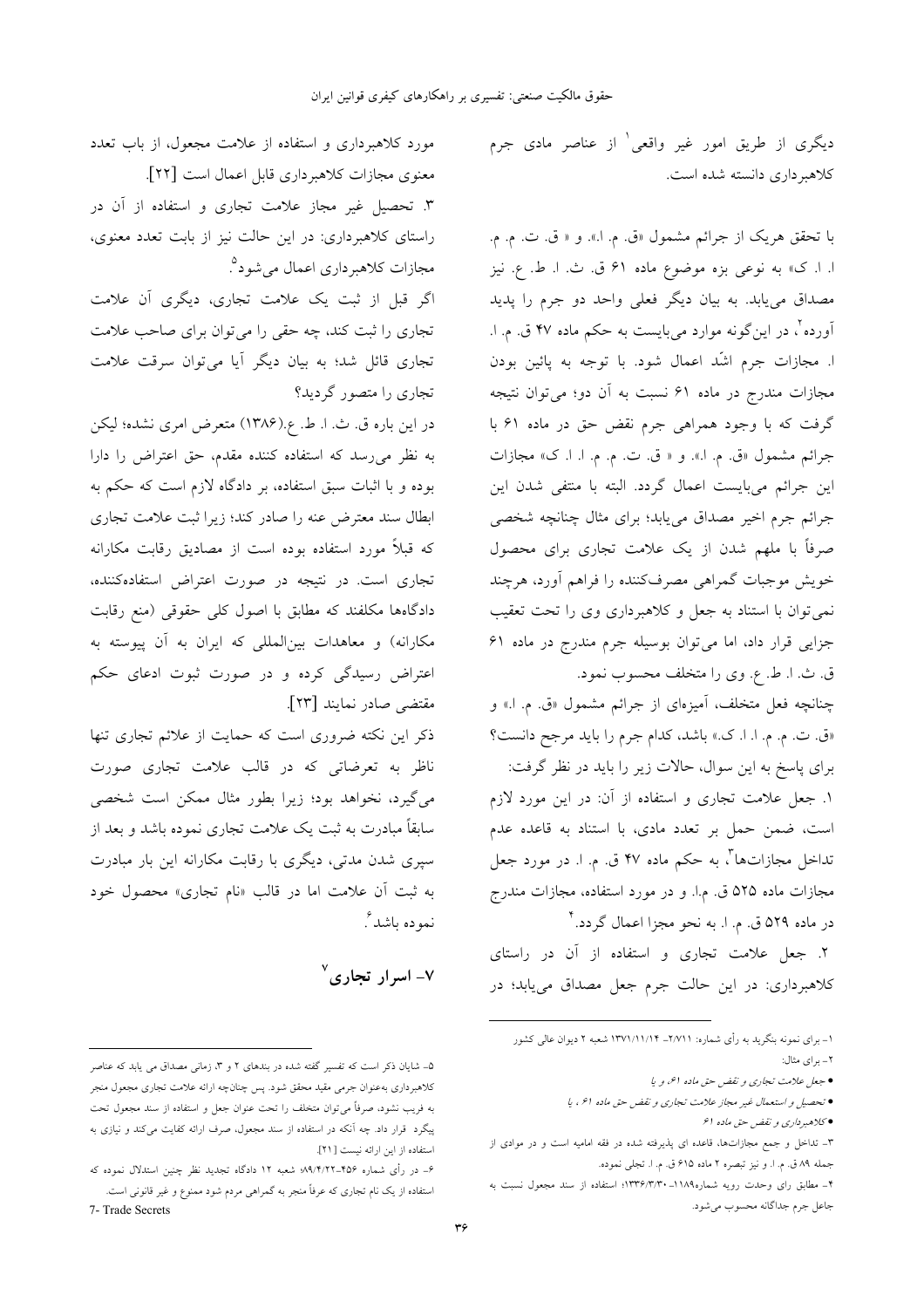در تعریف آن گفته شده است که: «اطلاعات محرمانهای است که موجب امتیاز بالقوه و یا بالفعل برای دارنده آن در امر تجارت است و تلاش های متعارف و معقول<sub>ی</sub> برای پنهان ماندن و عدم دسترسی دیگران به آن صورت می گیرد [۲۴]. برای اینکه اطلاعاتی بهعنوان اسرار تجاری، محسوب شود لازم است واجد خصوصيات ذيل باشد:

۱. اطلاعات بودن: ایده افشاء نشده میبایست بهصورت اطلاعات باشد و منظور از اطلاعات؛ معلوماتی روشن و بدون پیرایه است که حاوی امتیاز رقابتزایی برای دارنده آن است، از این رو، اطلاعات کلی و ایدههای مبهم جزء اسرار تجاری به شمار نمي آيند [۱۶].

۲. **ارزشمند بودن** <sup>۱</sup>: کتمان اسرار تجاری برای دارنده آن دارای ارزش اقتصادی مستقلی است<sup>٬</sup>. بهعلاوه این ارزش جزئی .<br>نبوده و نسبت به موضوع پنهان شده داری سود قابل توجهی است [۲۵].

اسرار تجاری ممکن است علاوه بر ارزش مستقل، مزایای رقابتی برای دارنده ایجاد کنند بدین صورت که باعث برتری موضع دارنده نسبت رقبای وی در بازار میشود [۲۶].

۳. **لزوم ناشناخته بودن**<sup>۳</sup>: شرط مهم دیگری است که برای حمایت از اسرار تجاری لازم دانسته شده است به این معنا که این اطلاعات لازم است در دسترس عموم و نیز تجار دیگر قرار نگرفته باشد. ممکن است که اطلاعات در داخل یک شرکت در دسترس مستخدمان زیادی قرار گرفته شده باشد، حال آنکه در خارج از شرکت این اطلاعات مجهول مانده باشد. در این حالت وصف محرمانه بودن اطلاعات همچنان وجود خواهد داشت [٢٧]. همچنین ممکن است که اطلاعاتی که در یک عرصه برای عموم معلوم است در عرصه دیگر بعنوان راز تجارى قلمداد شود براى مثال اگر كاربرد ابزارى در یک عرصه واضح و معلوم بوده باشد، حال آنکه تاجری دریافته است که این ابزار در محصول دیگز نیز مفید فایده واقع شود بهگونهای که این کاربرد برای عموم و فعالین در آن

1- Be valuable

عرصه مجعول بوده باشد، بازهم میتوان شرط ناشناخته بودن را مجري دانست [۲۸].

۴. تلاش متعارف جهت حفظ محرمانگي: اطلاعات میبایست به نحوی که عرفاً شایسته آنهاست حفاظت شده باشد. پس اگرمالک اسرار درحفاظت از اسرار تجاری خویش قصور و کوتاهی کند حمایت از آن از میان میرود. در یک مورد، دادگاه وصف راز بودن اسرار تجاری را به جهت عدم تلاش برای حفظ محرمانگی اسرار، را احراز ننمود.

برای حمایت از اسرار تجاری با اوصاف گفته شده؛ در راهکار مدنی با تکیه بر رابطه امانی میان مالک و مطلع از اسرار، در صورت کاهلی و یا سوء نیت مطلع در افشاء اطلاعات و اسرار تجاري، وي را ملزم به پرداخت خسارت مي كند.

اصولاً ضمانت اجراهای مدنی برای مقابله با اعمال تجاوز کارانهای که حقوق اسرار تجاری را تضعیف میکنند ابزار كارآمدي نيستند<sup>0</sup> [۲۶].

در حقوق ایران قوانین متعددی را در رابطه با نقض و افشای اسرار می توان یافت، اما از آنجا که این اسرار بیشتر ناظر بر اسرار خانوادگی، دولتی، شغلی و… است، نمیتوان از مفاد انها، جهت حمایت کیفری از اسرار تجاری بهره گرفت<sup>۶</sup>. از این رو حقوق ایران در زمینه حمایت کیفری از **اسرار تجاری** با ضعف محسوسی مواجه است.

در برخی کشورها نظیر آمریکا مقررات مفصلی در این زمینه پیش بینی شده است. بهنحوی که در قانون جاسوسی اقتصادی برای افشاءکنندگان اسرار تجاری مجازات ده ساله زندان و یا ۵ میلیون دلاری جریمه نقدی پیش بینی شده است [۱۹]. بهطورکلی می توان اسرار تجاری را به دو دسته تقسیم نمود:

- اسرار تجاري در فضاي واقعي
- ● اسرار تجاری در فضای مجازی

<sup>2-</sup> Independent Economic Value

<sup>3-</sup> Not being Known

<sup>4-</sup> Electro- Craft Corp. v. Controlled Motion, Inc, 332 N.W.2d 890, 897

۵- شایان ذکر است که حمایت کیفری از اسرار تجاری سابقه طولانی تری نسبت به حمایت حقوقی (قراردادی) از این اسرار دارد [۲۹].

۶\_ از آن جمله می توان به قوانین زیر اشاره کرد: الف) ماده ۴۶ قانون بازار اوراق بهادار؛ ب) ماده ٧٧ قانون استخدامی وزارت اطلاعات؛ ج) بند١١ ماده ٢۶ قانون كانون كارشناسان رسمی دادگستری؛ د) قانون مجازات انتشار و افشای اسناد محرمانه و سری ؛ ه) ماده۲۳۲ قانون مالیات های مستقیم؛ و)ماده ۳۰ قانون وکالت؛ ز) ماده ۱۰۲ قانون کار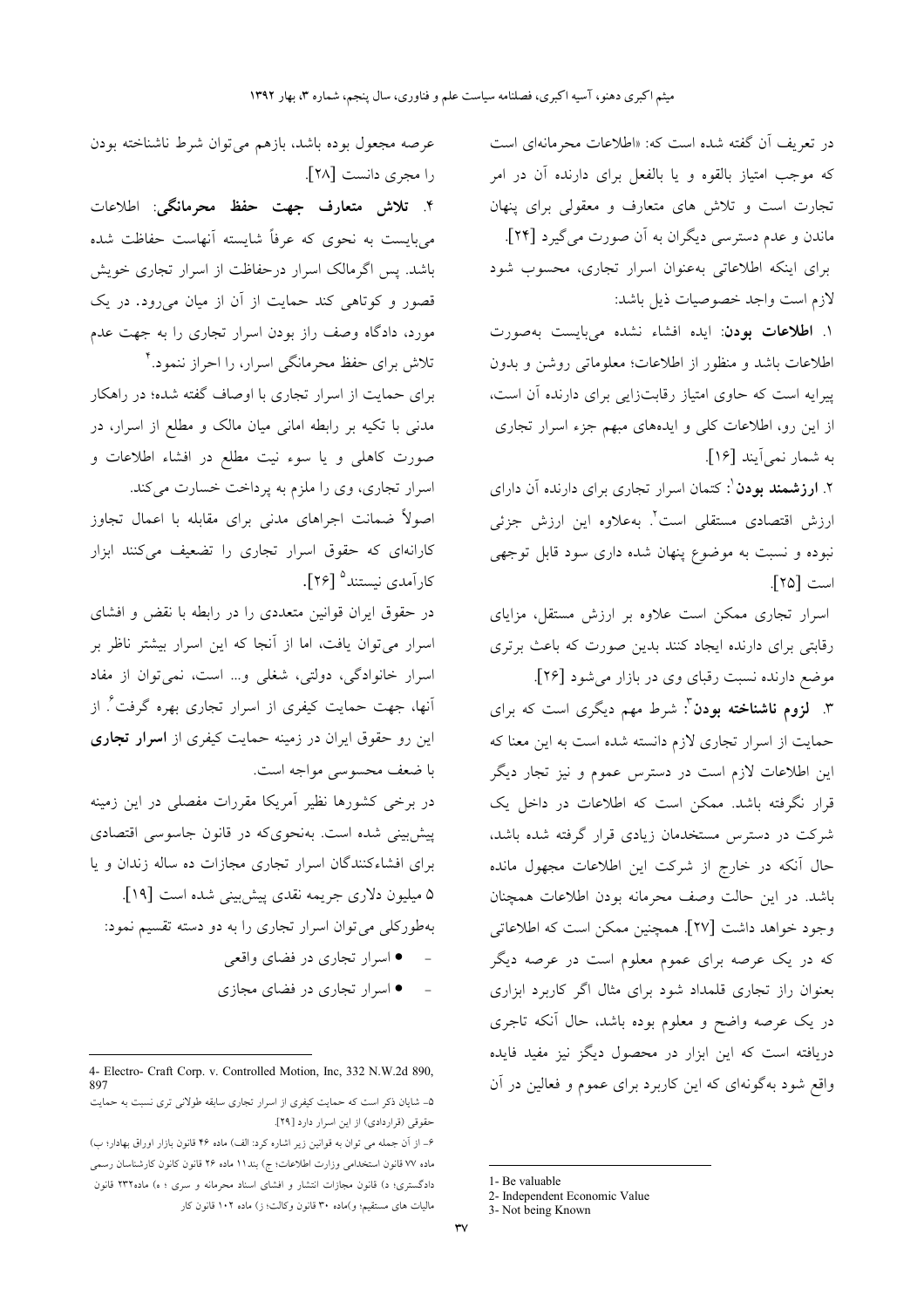همچنین چنانچه دریافتکننده اسرار، از افشای غیرقانونی اسرار مطلع باشد نمی توان او را تحت تعقیب قرار داد. ممکن است سوال شود که آیا نمی توان از راهکارهای سرقت ٰ و یا خیانت در امانت<sup>۲</sup> برای حمایت کیفری از افشاء اسرار تجاري در فضاي واقعي بهره برد؟ در این دو جرم، میبایست مال موضوع جرم عینیت داشته و به اصطلاح ملموس باشد و در غیر اینصورت تحقق این عناوين مجرمانه در حقوق ايران بعيد خواهد بود [١٨]. میتوان دریافت که ماده ۶۴۸ ق. م. ا. در شرایط کنونی نمیتواند پاسخگوی زیاندیدگانی باشد؛ که به یغما رفتن اسرار تجاری آنان مساوی با زیان هنگفت آنهاست، لذا اقدام سریع قانونگذار برای رفع این خلأ قانونی ضروری است: چه بسا اقدام با تأخير قانونگذار ضربهاي جبرانناپذير را بر اقتصاد تحميل خواهد نمود. در این مقررات شایسته است موضوعات کلیدی زیر مورد توجه قرار گیرد: ١. ضمن ارائه يک تعريف دقيق و ضابطهمند از اسرار تجارى، معیارهای حمایت از این اسرار نیز برشمرده شود. ۲. نفس دستیابی به اسرار تجاری دیگری از راه نامشروع مورد جرمانگاری قرار گیرد<sup>۳</sup> (به بیان دیگر با عدول از قواعد دست و یا گیر سنتی، سرقت اسرار تجاری را به رسیمت بشناسد). ۳. نفس افشاء اسرار تجارى؛ خواه تحصيل آنها به مناسبت حرفه و شغل باشد و یا نباشد مورد جرمانگاری قرار گیرد. ۴. دریافت اسرار تجاری باعلم به مسروقه بودن آن راز تجاری ممنوع اعلام شود.

۵. به عنوان یکی از ضابطههای احتساب خسارت افشاء راز تجاری، عواید عدم افشاء راز تجاری در نظر گرفته شود.` مناسب است که حمایت کیفری از هر کدام از این دو راهکار به نحو مجزا بررسي شود:

#### ۷–۱ اسرار تجاری در فضای واقعی

متأسفانه در حقوق ایران و در شرایط کنونی نمیتوان مقرره قانونی قابل اتکائی یافت که به نحو قاعدهمند، به مقابله با جرائم علیه اسرار تجاری در فضای واقعی بپردازد. تا زمان رفع این خلأ، ولو به نحو ناقص از مفاد مواد زیر برای حمایت از اسرار تجاری می توان بهره گرفت:

• ماده ۴۵ قانون اجرای سیاست های کلی اصل ۴۴ قانون اساسی: در بند «ح» این ماده، قانونگذار «مداخله در امور داخلی و یا معاملات بنگاه یا شرکت رقیب» را بوسیله «ترغیب، تحریک و یا وادار ساختن یک یا چند سهامدار، صاحب سرمایه، مدیر یا کارکنان یک بنگاه و یا شرکت رقیب از طريق ... افشاء اسرار ...». ممنوع اعلام نموده است.

از سوی دیگر در بند «ک» همین ماده «کسب و بهرهبرداری غیرمجاز از هرگونه اطلاعات داخلی رقبا در زمینه تجاری، مالی، فنی و نظایر آن به نفع خود یا اشخاص ثالث» نیز ممنوع اعلام شده است.

از مفاد این مواد فقط در مورد اسرار تجاری متعلق به شرکت ها و بنگاهها بهره گرفت؛ اما از آنجا که هر تاجر حقیقی نیز دست کم با دایر کردن یک بنگاه به فعالیت می پردازد، می توان او را مشمول این مواد دانست. البته اینکه قانونگذار در این مواد از مجازات فاش کننده مغفول مانده امری است عجیب.

• ماده ۶۴۸ ق. م. ا. « ... كليه كسانى كه به مناسبت شغل يا حرفه خود محرم اسرار میشوند هرگاه در غیر از موارد قانونی اسرار مردم را افشاء نمایند به ۳ ماه و یک روز تا یک سال حبس و یک میلیون پانصد هزار تا شش میلیون ریال جزای نقدی محکوم می شوند».

عمده ایراد مقرره فوق آن است که چنانچه شخصی بدون مناسبت حرفه و یا شغل، بر اسرار تجاری دیگری آگاهی یابد و سپس مبادرت به افشای آنها نماید چه مجازاتی برای وی قابل تصور است؟

عدم تناسب میان ارزش اقتصادی راز تجاری افشا شده و مجازات فوق نيز به وضوح قابل رويت است.

۱\_ در حقوق انگلیس آرای متفاوتی صادر شده که در آنها نتیجتاً ارزش اقتصادی اسرار تجاری مورد شناسایی قرار گرفته است [۳۵]. همچنین ماده ۱۸۳۴ قانون جاسوسی اقتصادی أمريكا سرقت اسرار تجاري را مورد جرم انگاري قرار داده است.

۲\_ در رأى شماره ۱۲۶۹\_ ۱۲/۱۱/ ۱۳۷۸ شعبه ۳۱ دادگاه تجدید نظر، فاش کننده اسرار .<br>تجاری تحت بزه خیانت در امانت محکوم گردیده است؛ حتی اگر از شرط ملموس بودن مال موضوع بزه نیز صرفنظر کنیم، در جرم خیانت در امانت میبایست مال به وجه امانت سپرده شده باشد و در غیر اینصورت، بزه مزبور نمیتوان محقق شود (رأی شماره ۱۴۵۱– ۱۳۱۷/۶/۳۰ شعبه ۵ دیوان عالی کشور).

٣- مانند بند «ک» ماده ۴۵ قانون سیاستهای اصل ۴۴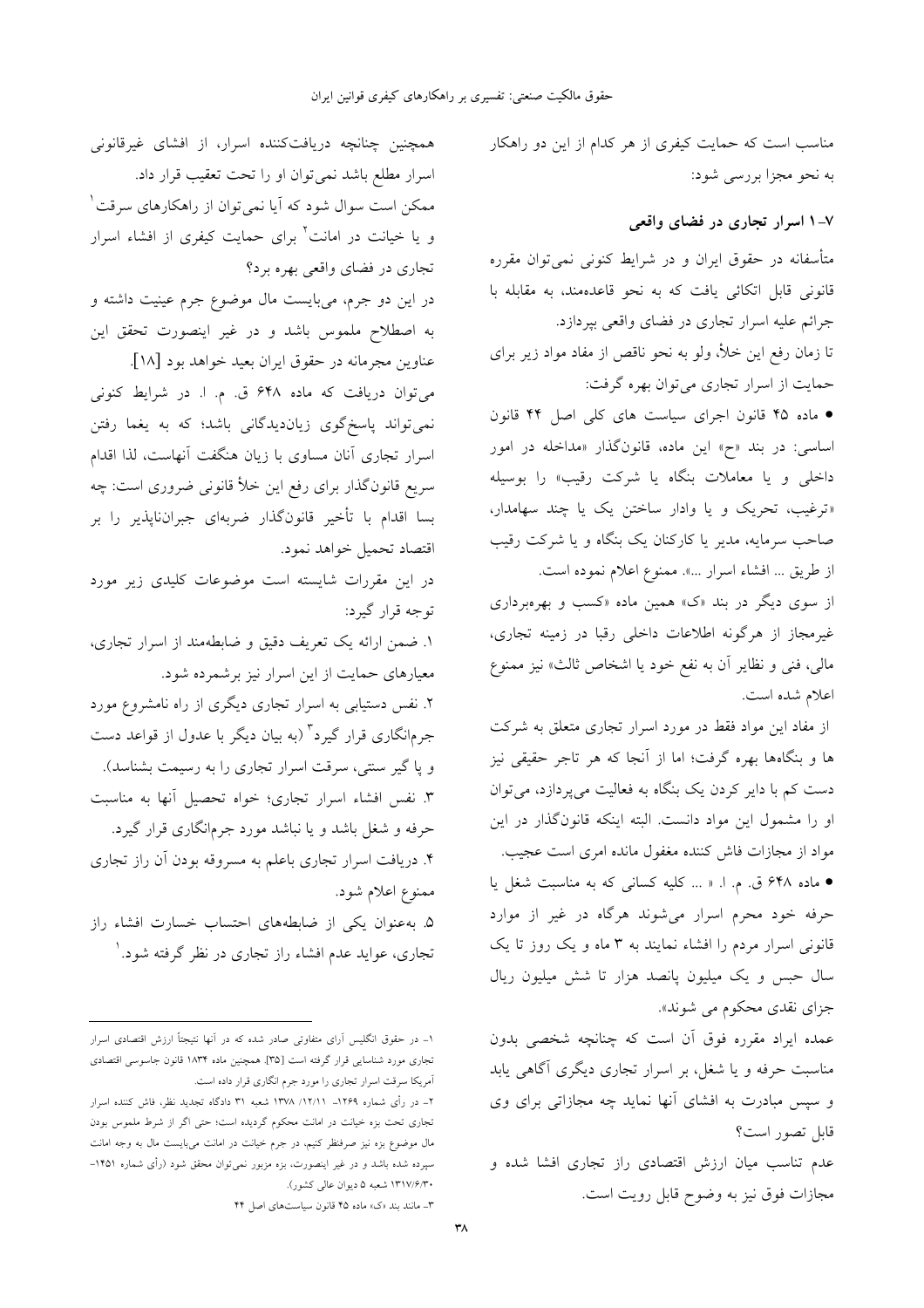۶. نقض حقوق اسرار تجارى بصورت سازمان<code>يافته و یا افشاء</code> این اسرار در حد وسیع و یا وابستگی اسرار تجاری به نفع عمومی و یا اقتصاد جامعه از کیفیات مشدده این بزه در نظر گرفته شود. ۷. میبایست اموال تحصیل شده از این جرم غیر منصفانه نیز ضبط و مصادره شود. ٨ حمايت از اسرار تجارى، منوط به تعلق آن به تاجر يا غير تاجر نباشد.

#### ۷–۲ اسرار تجاری در فضای مجازی

در اقدامی مثبت و قابل تأئید با تصویب قانون تجارت الکترونیک در سال ۱۳۸۲، حقوق اسرار تجاری در فضای مجازی از وضعیت مناسبتری نسبت به فضای واقعی بهرهمند گردید<sup>؟</sup>: چه اَنکه نقض محرمانگی اسرار تجاری در بستر مبادلات الکترونیکی، در این قانون جرم انگاری گردید. مطابق ماده ۶۴ این قانون:

«به منظور حمایت از رقابتهای مشروع و عادلانه **در بستر** مبادلات الکترونیکی تحصیل غیر قانونی اسرار تجاری و اقتصادی بنگاهها و موسسات برای خود و افشای آن برای اشخاص ثالث در محيط الكترونيكي جرم محسوب ....».

و در ماده ۷۵:

«متخلفین از ماده ۶۴ این قانون و هرکس **در بستر مبادلات** الکترونیکی به منظور رقابت، منفعت و یا ورود خسارت به بنگاههای تجاری، صنعتی، اقتصادی و خدماتی، با نقض حقوق قراردادهای استخدام مبنی بر عدم افشاء اسرار شغلی و یا دستیابی غیر مجاز اسرار تجاری آنها را برای خود تحصیل

و یا برای اشخاص ثالث افشاء نمایند به حبس از شش ماه تا دو سال و نیم و جزای نقدی معادل پنجاه میلیون ریال محکوم خواهد شد».

ا. عدمای معتقدند که این قانون برای هر نوع استفاده از فناوریهای الکترونیکی در تبادل اطلاعات است که یکی از مصاديق أن استفاده در حوزه تجارت الكترونيكي است [٣١]". با وجود این عده ای تحقق جرائم مندرج در ابن قانون را منحصراً در بستر مبادلات مالی رایانه ای می دانند [۳۲]، نهایتاً می بایست با عنایت به تصریح مقنن، همین نظر را تأئید کرد. ۲. ملاک عدم دسترسی عموم به آن اسرار، ملاک نوعی است. ۳. آنچه در این ماده مورد حمایت قرار داده شده است اسرار ۔<br>تجاری متعلق به بنگاهها و موسسات است، پس هیچ شخصی (اعم از تاجر و غیر تاجر) بدون اینکه بنگاه و موسسهای را برای فعالیت خویش اختصاص داده باشد؛ نمی تواند از اسرار خویش در قالب این دو ماده حمایت نماید. ۴. اسرار میبایست تجاری و اقتصادی باشند و اسرار دیگر نمي توان مورد حمايت اين مقررات باشد. ۵. بهتر بود که مقنن، دیگر رفتارهای منتهی به نقض اسرار تجاری را نیز مورد پیش<sub>ا</sub>بینی قرار میداد<sup>۴</sup>.

### ۸- نشانههای جغرافیایی<sup>۵</sup>

در ماده ۱ ق. ح. ا. ن. ج. (۱۳۸۳) ٔ قانونگذار نشانههای جغرافیایی را این چنین تعریف میکند: « نشانهای است که مبدأ کالایی را به قلمرو، منطقه یا ناحیهای از کشور منتسب می سازد، مشروط بر اینکه کیفیت و مرغوبيت، شهرت يا ساير خصوصيات كالا اساساً قابل انتساب *به مبدأ جغرافیایی أن باشد*». عناصر اساسی زیر را می توان از تعريف نشانههاي جغرافيايي استنباط نمود:

5- Geographical Indications

۶- قانون حمایت از نشانههای جغرافیایی

۱- دکترین خارجی همواره در باب احتساب میزان خسارت ناشی از افشای راز تجاری، این امر را مورد توجه قرار مي دهند [٣٠].

۲– میبایست وضع قانون جرائم رایانهای در سال ۱۳۸۸را نقطه قوتی دیگر در این امر دانست، با وجود این، اکثر مواد این قانون که در مقوله اسرار تجاری میتوان از آن مدد گرفت، به دادههای متعلق به دولت (مواد ۳ و ۴ و ۵) مربوط است؛ و نهایتاً در مقوله اسرار تجاری عادی بتوان از مفاد ماده ۱ این قانون بهره گرفت، مطابق با این ماده: «هرکس بهطور غیرمجاز به دادهها ... که به وسیله تدابیر امنیتی حفاظت شده است دسترسی یابد ...».

از قید تدابیر امنیتی در این ماده اقداماتی افزون تر از«**تلاش متعارف جهت حفظ محرمانگی**»، .<br>مستفاد می شود؛ به بیاندیگر با همین قید آن دسته از اسرار تجاری که با تدابیر امنیتی محافظت نمیشود از موضوع ماده خارج میشود.

۳- بستر مبادلات کترونیکی بستری است که در آن هرگونه روابط مالی الکترونیکی صورت میپذیرد که اعم است از هرگونه ابزار انتقال اطلاعات و ارتباطات همچون اینترنت، مخابرات، ماهواره و بهطورکلی فضای سایبر [۳۲]. ۴- برای مثال تغییر، تحریف، غیر قابل پردازش کردن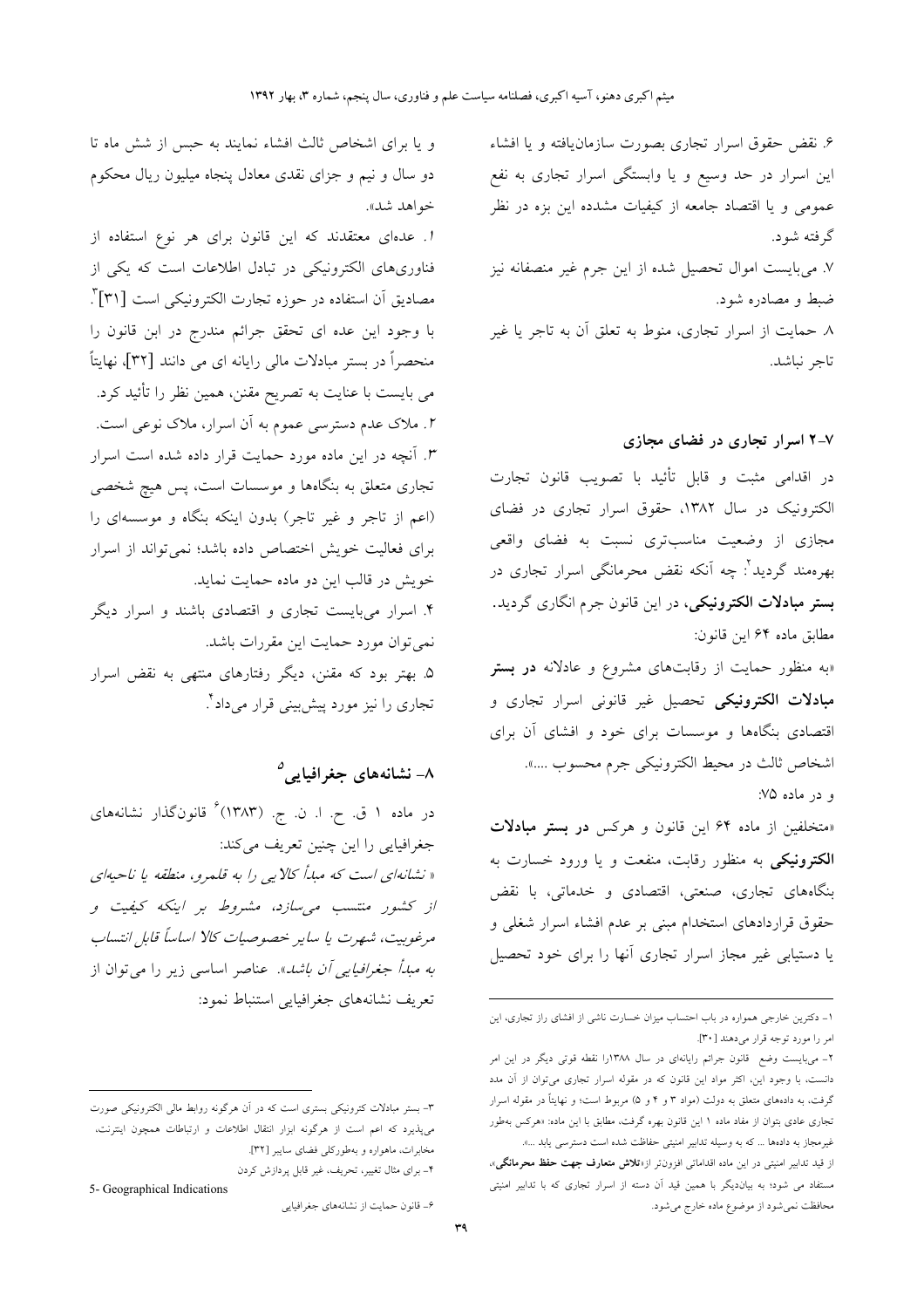• نشانه بودن: نشانه جغرافیایی ممکن است یک واژه (مانند فرش کاشان)، و یا یک علامت ( مانند پرچم ایران) و یا یک سمبل (مانند تخت جمشید) باشد. ا پس برای مثال درج نام زعفران قائنات یا فرش کاشان بر روی کالا، به لحاظ ایجاد رغبت در مشتری همان تأثیری را خواهد داشت که نام سونی در محصولات الکترونیکی و یا بنز در اتو مبيل ِ. • تعیین مبدأ جغرافیایی کالا: طرح استفاده شده در نشانه جغرافیایی میبایست گواه انتساب آن کالا به ناحیهای جغرافيايي خاص باشد.<sup>۲</sup> شایان ذکر است طبق قانون حمایت از نشانههای جغرافیایی و نيز موافقت**نامه ترييس نمي توان خدمات را در قال**ب نشانههای جغرافیایی مورد حمایت قرار داد [۳۳]. • ارتباط كالا و مبدأ جغرافيايي: بر اساس اين شرط لازم است ميان كالا و مبدأ جغرافيايي آن به لحاظ كيفيت يا مرغوبیت و یا شهرت ارتباط اساسی وجود داشته باشد. جهت شمول نشانهای جغرافیایی لازم است که دست کم یک

مرحله از مراحل مختلف توليد در مبدأ جغرافيايي انجام شده باشد [٣۴]. یس از ذکر این مقدمه، اینک میبایست به فراخور تحقیق

پیش رو به تدقیق در باب رهیافتی کیفری جهت حمایت از نشانهای جغرافیایی بپردازیم. مناسب دیده شد که حمایت کیفری از نشانههای جغرافیایی را از دو منظر مورد بررسی قرار دهیم: یکی از از منظر خود ق ح. ا. ن. ج و دیگری از منظر قوانين جزائي ديگر:

الف) حمایت از نشانههای جغرافیایی از منظر ق ح ا. ن ج که در ماده ۲ این قانون چنین می خوانیم:

«هر شخص یا هرگروه ذی *نفع می توانا- در خصوص* نشانههای جغرافیایی بهمنظور جلوگیری از اعمال زیر یا مطالبه ضرر و زیان ناشبی از آنها در دادگاه اقامه دعوی نماید:

 $y_{5}$ - هرگونه استفاده از نشانههای جغرافیایی که مطابق ماده ۱۰ مكرر كنوانسيون باريس مصداق رقابت نامشروع باشد»". و در ماده ۶ همان قانون چنین آمده که: « هر شخصی که مرتکب اعمال مندرج در ماده ۲ شود علاوه بر جبران خسارت به جزای نقلهی از ده میلیون ریال تا پنجاه میلیون ریال یا حبس تعزیری از نود و یک روز تا شش ماه و يا هر دو مجازات محكوم خواهد شد». مطابق با بند اول از ماده فوق، معرفی و انتساب مبدأ

- معرفیی و انتساب غیر واقعی و گمراهکننده مبدأجغرافیایی

جغرافیایی در صورتی ممنوع است که واجد دو ویژگی *غیرواقعی بودن و گمراهکننده* بودن باشد. در این دو حالت که کالا در مکانی دیگر تولید شده است وانمود می شود که در مکانی خاص تولید شده است. ضمنا به نظر میرسد که اعمال این مجازات فقط تولید کننده متقلب را شامل میشود و حتی در صورت آگاهی فروشتده واسطه، از متقلبانه بودن ادعای تولیدکننده نمیتوان تحت شمول ماده مزبور، مسئولیتی را متوجه او ساخت.

در خصوص بند دوم، از باب مقدمه خاطر نشان میگردد که رقابت غیر منصفانه، یکی از شاخههای حقوق رقابت است که به هدف جریان صحیح و عادلانه رقابت شکل گرفته و به بیان

ديگر رقابت مغاير با اخلاق تجارى منع شده است [٣٥]. در رقابت غیر منصفانه ناشی از سوء استفاده از نشانههای جغرافیایی، از شهرت نشانههای جغرافیایی دیگری بدون جهت استفاده می شود در حالیکه ممکن است به خلاف بند اول این استفاده، گمراهکننده نباشد. برای مثال اگر تولیدکنندهای بههمراه کالای خود عباراتی نظیر « به سبک ....

۱- مطابق تعریف WIPO؛ به نشانههای جغرافیایی مرکب از نامها، نشانههای جغرافیایی مستقیم ( Direct Geographical Indications) و به نشانههای مرکب از علائم یا سمبلها، نشانههای جغرافیایی غیر مستقیم (Indirect Geographical Indications) گفته میشود.

۲- طرح استفاده شده در علائم تجاری، گواه انتساب کالا به تولید کننده خاص بود.

۳- در ماده ۱۰ مکرر کنوانسیون پاریس که رقابت غیر منصفانه نام گرفته چنین آمده است: 1- كشورهاى (عضو) اتحاديه ملزم اند حمايت موثر از اتباع چنين كشورهايي را در مقابل رقابت غیر منصفانه تضمین کنند. ۲- هر عمل رقابتی مغایر با رویههای صادقانه در موضوعات صنعتی یا تجاری یک عمل رقابت غیر منصفانه را تشکیل میدهد. ۳- اعمال زیر می بایست ممنوع شوند: الف) تمام اعمال واجد چنان ماهیتی که به هر وسیله ایجاد اشتباه با موسسه کالاها یا فعالیتهای صنعتی یا تجاری رقیب نماید. ب) اظهارات غیرواقعی در جریان تجارت که واجد چنان ماهیتی است که موسسه کالاها یا فعالیتهای صنعتی یا تجاری رقیب را براعتبار میکند. ج) نشانه یا اظهاراتی که استفاده از آنها در جریان تجارت می تواند عموم را راجع به ماهیت، فرآیند ساخت، ویژگی ها، قابلیت استعمال یا کیفیت کالاها گىداە نىلايلە.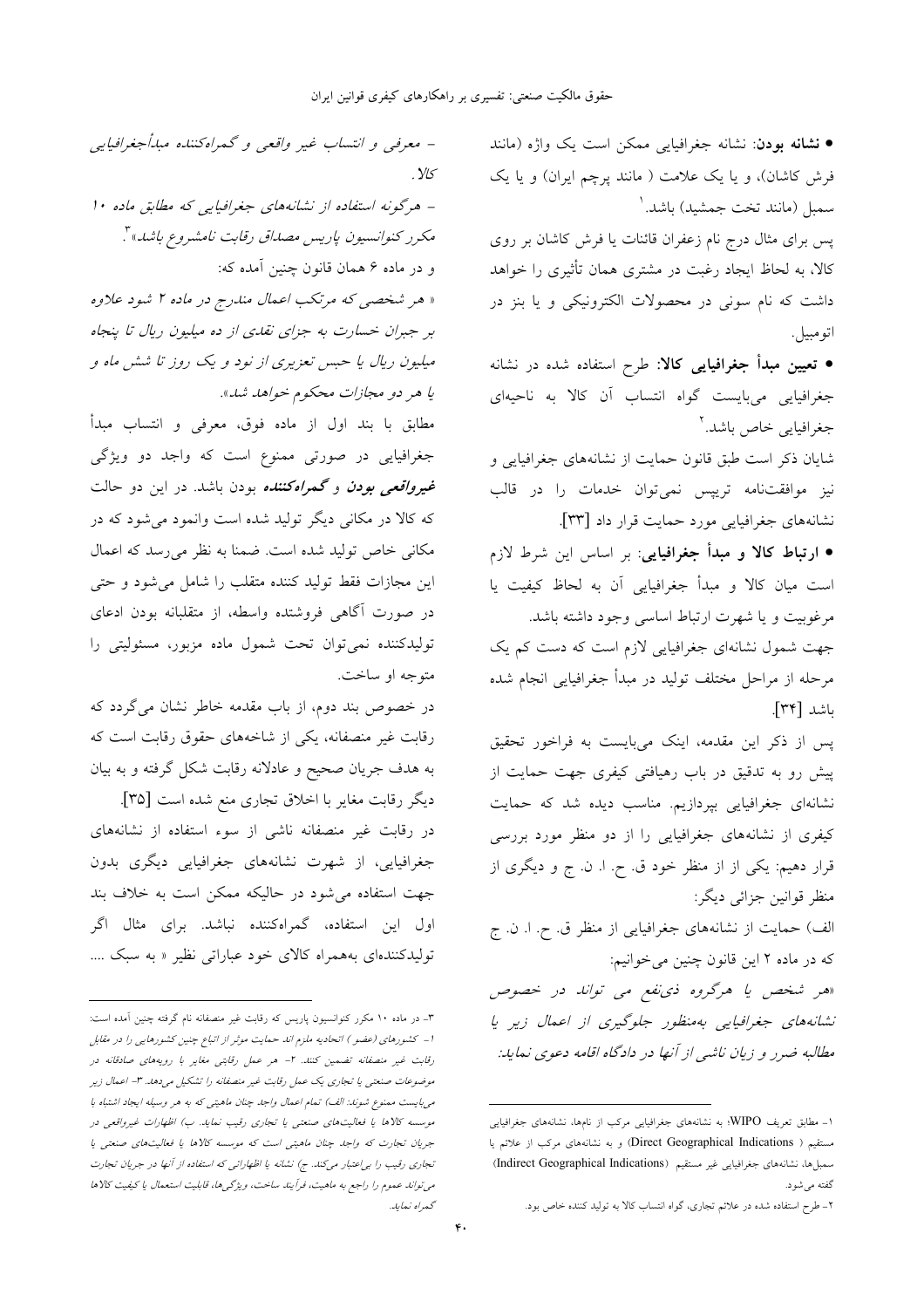و یا با کیفیت ..... و یا از نوع .....» را به کار ببرد هرچند که نمی توان جملات را غیر واقعی و گمراه کننده قلمداد نمود، اما از آنجا که از شهرت نشانه جغرافیایی محصول دیگر بدون مبنا بهره برده است، می توان با استناد به بند ب از ماده ۲ وی را مسئول بدانيم. `

ب) حمایت کیفری از نشانههای جغرافیایی از منظر قوانین ديگر :

چنانچه شخصی با توسل به وسایل متقلبانه، کالای<sub>م</sub> را برخوردار از کیفیت بهتر قلمداد کند و به تبع آن مبادرت به «*گرانفروشی»* آن کالا نموده باشد در اطلاق عنوان کلاهبردادری برعمل وی مشکلی وجود نخواهد داشت [۱۸]<sup>۲</sup>، پر واضح است که از مصادیق بارز این مورد، زمان<sub>ی</sub> است که تولیدکنندهای کالای خود را منتسب به جایی میداند که درآن مبدأ کالاهای از همان دست با کیفیت و مرغوبیت خاصی که در قالب نشانه جغرافیایی مورد حمایت است، توليد مي شوند آ.

هرچند به لحاظ تئوری، حمایت کیفری از نشانههای جغرافیایی در این مورد با مشکلی مواجه نخواهد بود. اما هنوز رویه منسجمی برای بهرهگیری از این شیوه جهت حمایت از نشانههای جغرافیایی شکل نگرفته. کوتاه کلام آنکه براي اعمال اين طريق احراز شروط ذيل لازم است:

– تولید یک نوع کالای باکیفیت و مرغوب در یک مبدأ جغرافیاییِکه درآن مبدأ، نشانه جغرافیایی به ثبت رسیده است. ب) تولید همان نوع کالا با کیفیت پائین در مکانی غیر از آن مبدأجغرافیایی و ادعای تولید کننده در این مورد که کالای مذکور در بند قبل را در آن مبدأ جغرافیایی شناخته شده به تولید کالای مرغوب تولید کردهاند ٔ،

۲\_ رأى شماره ۲۹۷\_ ۲۳۳۰/۲/۳ شعبه ۸ ديوان عالى كشور

د) از این رو مبادرت به گرانفروشی کالا نماید<sup>۹</sup>. چنانچه در ماده ۵۲۹ ق. م. ا. نشانه را نیز یکی از اقسام علامت بدانیم می توان از راهکار «جعل» نیز برای حمایت از .<br>نشانههای جغرافیایی بهره برد؛ بدین توضیح که اگر شخصی به نحو مزورانهای یک نشانه جغرافیایی را جعل کند و در محصولات و كالاهاى خويش از آن استفاده كند از بابت جعل و استفاده از این عنوان جزایی قابل تعقیب خواهد بود. ممكن است سوال شود كه با وجود بند «الف» ماده ٢ ق. ح. ن. ج. چرا میبایست تعرض به حقوق ناشی از نشانههای

جغرافیایی را بر اساس جعل و استفاده از نشانه مجعول مورد بررسی قرار داد؟<sup>۶</sup>

در غالب مثالهای زیر بهتر میتوان به این سوال پاسخ داد: مثال ۱: ممکن است فروشندهای با علم به متقلبانه بودن نشانه جغرافیایی مندرج در کالا مبادرت به فروش آن نماید؛ بدیهی است از آنجا که اعمال مجازاتهای مندرج در بند الف ماده ۲ در مورد چنین شخصی منتفی است؛ میتوان با حصول شرایط چنین شخصی را از بابت «استفاده از نشانه (علامت) مجعول» مورد تعقیب قرار داد.

مثال ۲: ممکن است شخصی بدون اینکه در فرآیند انتساب و معرفی کالا به نشانه جغرافایی مجعول دخالت داشته باشد، صرفاً نشانه جغرافیایی را جعل و در اختیار معرفی کننده کالا قرار داده باشد.

به بیان دیگر میبایست از طریق عناوین عام مندرج در ق. م. ا. نقص و خلأ قانون را برطرف نموده و به مقابله با نقض حقوق مالكيت صنعتى يرداخت.

در پاسخ به این سوال که با جمع این جرائم، میبایست كدامين مجازات اعمال شود؟ جهت پرهيز از اطاله بىمورد کلام، خواننده ارجمند را به رهیافتهای گفته شده در بخش جعل علامت تجاري دلالت خواهيم نمود.

١- پس اگر صرفاً ادعای تولید کالا در اَن مبدأ جغرافیایی را داشته باشد ولی قیمت کالا متناسب با کیفیت کالا باشد نمیتوان- مسئولیتی رامتوجه او ساخت .مضافاً به اینکه اگر کالای تولید شده در محل دیگر به لحاظ کیفیت با کالای تولید شده در آن مبدأ جغرافیایی برابري نمايد بازهم نمي توان مسوليتي را متوجه توليد كننده كننده دانست.

٣- اين تفسير با قيد « ... وسايل تقلبي ديگر ....» مندرج در ماده ١ « ق. ت. م. م. ا. ا. ک.»...، همسو است: زیرا برشمردن برخی از وسایل متقلبانه در ماده ۱ این قانون، تمثیلی بوده نه حصري.

۴- پس اگر صرفاً تولید کالا ادعای تولید کالا در آن مبدأ جغرافیایی را داشته باشد ولی قیمت كالا متناسب با كيفيت كالا باشد، نمي توان مسئوليتي را متوجه توليد كننده متخلف دانست.

۵– لازم است که میزان گرانفروشی، درخور و قابل توجه بوده باشد. پس به صرف یک رقم بالاتر قابل اغماض، نمی توان مسئولیتی را متوجه وی ساخت. به بیان دیگر معیار گرانفروشی مىبايست عرفى بوده باشد

۶– شایان ذکراست که صاحبنظران در تألیفات خویش یکی از مولفههای جزایی قابل اعمال در راستای حمایت از نشانههای جغرافیایی را جعل و استفاده از نشانه مجعول میدانند [۳۶].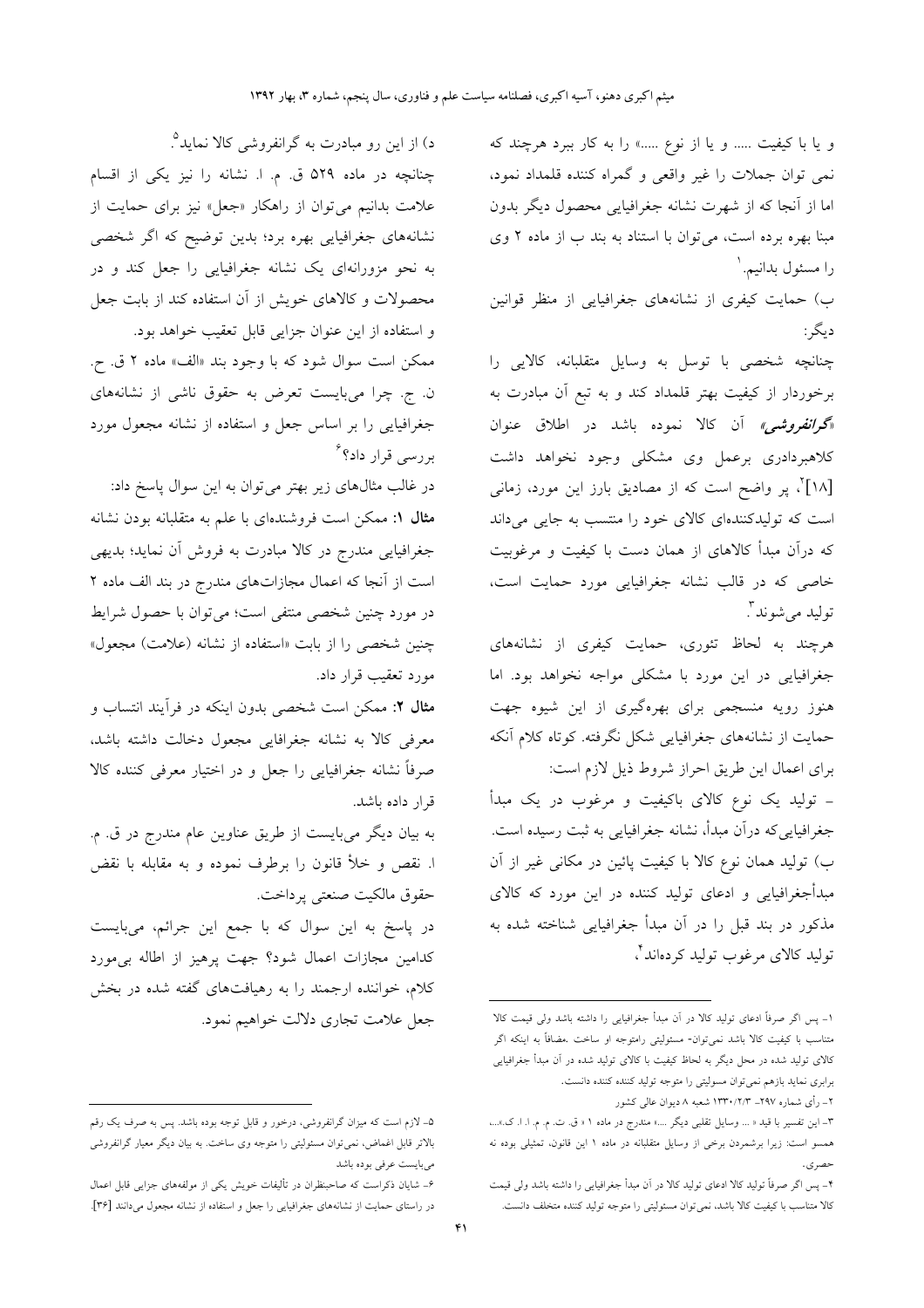#### ۹- نتیجهگیری

در این مقاله به بررسی حمایتهای حقوق کیفری از حقوق مالکیت صنعتی پرداختیم و مشخص شد که حمایت کیفری از حقوق مالکیت صنعتی در شرایط کنونی با چالش روبروست، كه اهتمام جهت رفع آن ضرورتي اجتنابناپذير است؛ زيرا تا زمانی که سیاست و رویکردی مشخص جهت حمایت از این حقوق اتخاذ نشود، تحقق توسعه بهعنوان آرمانی در سند چشمانداز، مشکل خواهد بود. وجود مقرراتی پراکنده و غیرهمسو نخواهد توانست پاسخگوی نیاز مالکان حقوق صنعتی باشد و از حقوق آنها در مقابل دستاندازیهای ناروا حمایت درخور نماید. از این رو سامان بخشیدن به این وضعیت نامطلوب خود گامی است مطلوب در راستای تسریع در روند توسعه و تأمین منافع جامعه. در این مقاله تلاش شد:

١. از یک سو ظرفیتهای حقوق داخلی را از بعد حمایت حقوق کیفری از حقوق مالکیت صنعتی مورد مداقه قرار دهیم؛ که النهایه ضمن التفات به اصول بنيادين حقوق جزا (ازجمله تفسير مضيق نصوص جزایی» و نیز «اصل برائت») به نتایج ارائه شده در جدول زیر دست یافتیم:

| عنوان کیفری                                 | نوع حق      |
|---------------------------------------------|-------------|
|                                             |             |
| ماده ۶۱ ق. ث. ا. ط. ع.                      | اختراع      |
| ● ماده ۶۱ ق. ث. ا. ط. ع.                    | علامت تجاري |
| • جعل و استفاده از علامت تجارى مجعول        |             |
| ● كلاهبراري از علامت تجاري مجعول            |             |
| - در فضای واقعی: ● ماده مواد ۴۵ قانون اجرای | اسرار تجارى |
| سیاست های کلی اصل ۴۴ قانون اساسی • ماده     |             |
| ۴۸\$ ق. م.                                  |             |
| – در فضای مجازی: ● مواد ۶۴ و ۷۵ قانون تجارت |             |
| الكترونيك                                   |             |
| • مواد ۲ و ۶ ق. ح. ن. ج.                    | نشانههای    |
| ● كلاهبرداري از طريق نشانه جغرافيايي مجعول  | جغرافيايي   |
| • جعل و استفاده از نشانه جغرافیایی مجعول    |             |

همچنین گفته شد که در صورت وجود شرایط لازم، شاکی می تواند به موازات شکایت کیفری خویش از متخلف «از راهکارهای عمومی حمایت کیفری» بهره گیرد که البته نقش بسیار چشم گیری در حفظ حقوق او در پی خواهد داشت.

۲. از سوی دیگر با شناسایی چالشهای اساسی حمايت كيفرى از حقوق مالكيت صنعتى؛ برحسب آنها راهکارهایی برای نیل به این مهم ارائه شود:

جالشر ها:

• صریح نبودن متن قانون در اعلام ممنوعیت بسیاری از اقداماتی که منجر به نقض حقوق مالکیت صنعتی میشود. • عدم تکافوی مجازات پیش بینی شده در قانون.

• خلأ قانونی در زمینه مقابله با نقض اسرار تجاری در فضای

واقعي.

● واضح نبودن موضع مقنن در زمینه مطالبه خسارات ناشی از ارتكاب جرم.

• مشخص نبودن قابل گذشت و یا غیر قابل گذشت بودن جرائم عليه حقوق مالكيت صنعتى.

● عدم پیش بینی مقرراتی در زمینه اعمال مجازاتهای تکمیلی در مورد متجاوزین به حقوق مالکیت صنعتی. داهكاد ها:

• اعمال تجاوزکارانهای که منتهی به نقض حقوق مالکیت صنعتی میشود لیکن در وضعیت کنونی ممنوع نگردیدهاند مورد جرمانگاری قرار گیرند: از قبیل اشاعه و ترویج اعمال خرابکارانهای که منجر به نقض این حقوق می شود.

• میبایست مجازاتهایی که در ازای تجاوز به حقوق مالکیت صنعتی در نظر گرفته میشود در عین دارا بودن وصف بازدارندگی؛ متناسب با حقوقی نقض شده باشند.

• در زمینه خسارات ناشی از ارتکاب جرم نیز باید موضع صريح مقنن در استحقاق زيانديده جهت مطالبه عدمالنفع شفاف شود؛ تا بلکه مغايرت و يا عدم مغايرت با حکم مندرج در ماده ۵۲۹ قانون آئین دادرسی مدنی معلوم شود.

• حمایت از حقوق اسرار تجاری در فضای مجازی در شرايط كنوني با خلائي محسوس مواجه است و اقدام مقنن را مى طلبد.

• با مدنظر قرار دادن میزان تضرر جامعه، وضعیت قابل گذشت بودن و یا نبودن این جرائم نیز مشخص گردد.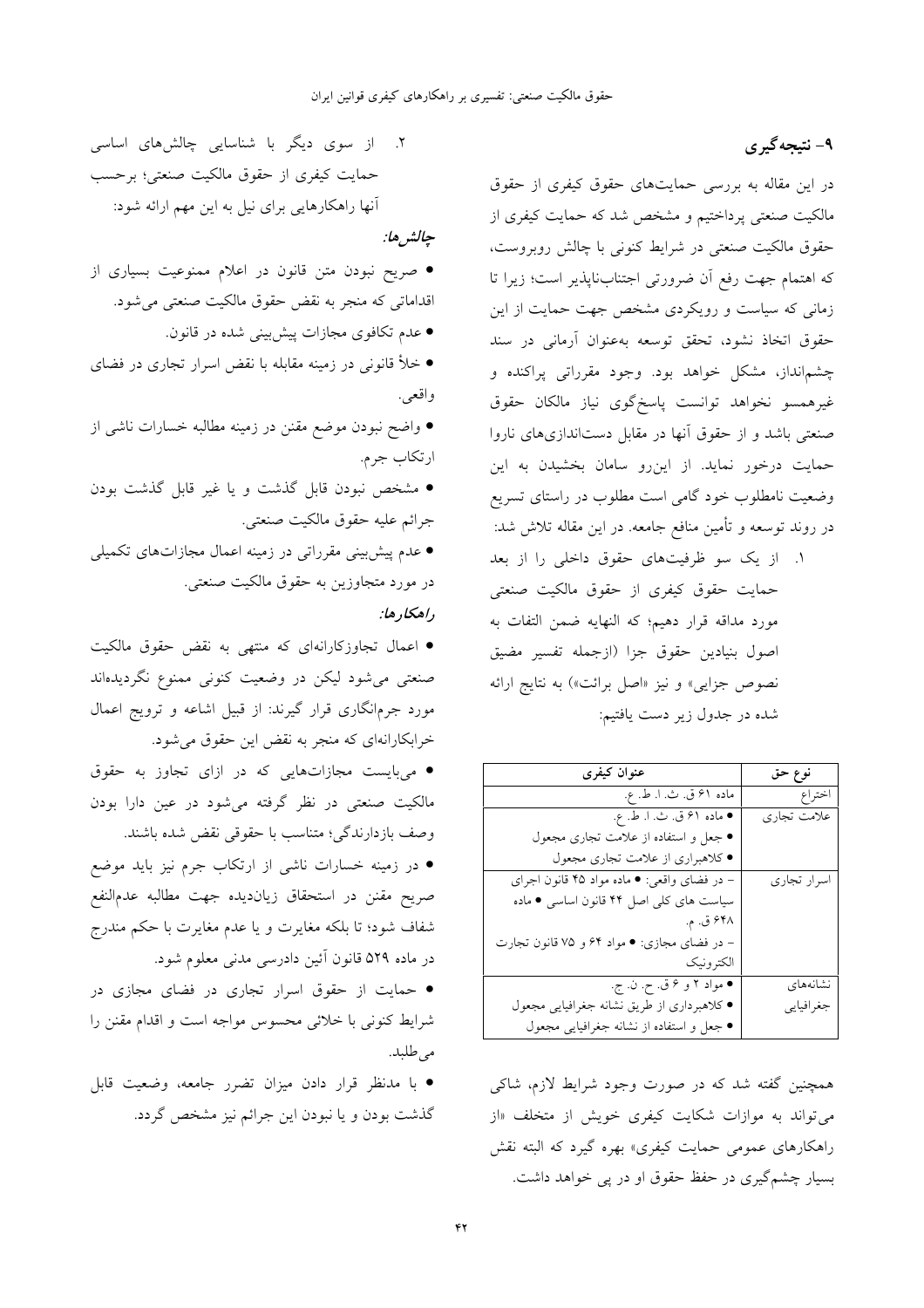• در جرائم عليه حقوق مالكيت صنعتى به مجازاتهاى تکمیلی ْ توجه ویژهای شود و اختیار اعمال اّنها در اصلاحات احتمالی از سوی مقنن مورد تصریح قرار گیرد؛ نظیر محروميت از اشتغال به حرفه معين. • نهادهای مترقی نظیر «حق دسترسی به اطلاعات» که باعث تسریع روند مقابله با نقض حقوق مالکیت صنعتی می شود مورد قانونگذاري قرار بگيرد. • در زمینه اموال مرتبط با جرم می بایست به ماده ۱۰ ق. م. ا. اكتفا نشود؛ و در قانون مربوطه، متناسب با اهميت جرم اقداماتی نظیر، ضبط، مصادره و یا امحاء و... در نظر گرفته شو د. • از آنجا که اثبات سوء نیت متهم در جرائم علیه حقوق مالکیت صنعتی امری دشوار است؛ و نهایتاً عدم اثبات آن

ضرر مضاعف زيان ديده را در يي دارد؛ در اين دسته از جرائم سوء نيت متهم مفروض در نظر گرفته شود.

#### **References**

#### منابع

[۱] شاه آبادی، ابوالفضل و سپهر دوست، حمید و جامه بزرگی، آمنه، ۱۳۹۱، "تأثیر حمایت از حقوق مالکیت فکری بر مهاجرت نخبگان از کشورهای منتخب در حال توسعه و توسعه یافته"، *فصلنامه سیاست علم و*  $AV$ وري، ۱۵ (۱)، صص. ۹۸–۸۷.

[۲] شیخی، مریم، ۱۳۸۵، "ضمانت اجراهای گمرکی نقض حقوق مالكيت صنعتي: مطالعه تطيبيقي"، فص*لنامه پژوهشرنامه بازرگاني*، ۴۱، صص. ۱۲۴-۹۱.

[٣] اصلاني، حميدرضا،١٣٨١، "حق اختراع با لحاظ موافقت نامه جنبه های مرتبط با تجارت حقوق مالکیت معنوی (TRIPS)"، پایان نامه کارشناسی ارشد، دانشگاه تربیت مدرس.

[۴] شيخي، مريم، ١٣٨۶، "راهكار كيفري مقابله با نقض حقوق مالكيت صنعتي: با لحاظ حقوق تطبيقي"، *فصلنامه فقه و حقوق*، ١٣، صص. ٢٠٢- $.1VV$ 

[۵] اردبیلی، محمد علی، ۱۳۸۷، ح*قوقِ جزای عمومی،* نشر میزان.

[۶] مسعود، طارم سرم، ۱۳۸۵، "اهمیت اقتصادی بازرگانی حقوق مالکیت معنوی"، *همایش سازمان ثبت اسناد و املاک تهران*، ۲۰ و ۲۱ آذرماه، صص. ١٠–٣.

[۷] مهاجری، علی، ۱۳۸۶، *آئین رسیدگی در دادسرا*، انتشارات فكرسازان.

[٨] میر حسنی، سیدحسن، ۱۳۸۶، *مقدمهای بر حقوق مالکیت معنوی*، نشر ميزان. [۹] خالقی، علی، ۱۳۹۰*، آئین دادرسی کیفری*، انتشارات شهردانش. [۱۰] میر حسینی، سید حسن، ۱۳۸۷، ح*قوق اختراعات*، نشر میزان. [۱۱] اصلانی، حمیدرضا، ۱۳۸۶، "درآمدی بر حمایت از حق اختراع در حقوق ايران و چالشهاى حقوقى الحاق به موافقتنامه تريپس"، *فصلنامه* حقوق اسلامي، ١٣)٢، صص. ٧٢-۴٣. [۱۲] زراعت، عباس، ۱۳۸۵، "گذشت در جرائم قابل گذشت"، *فصلنامه* حقوقی دادگستری ۵۵، صص. ۳۸-۹. [١٣] دلير، حميد، ١٣٨٩، "اموال مرتبط با جرم در نظام حقوقي ملي و بين|المللي"، نشريه مأوى مورخ ١٣٨٩/۶/٢٩. [۱۴] اصلانی، حمیدرضا، ۱۳۸۹، ح*قوق مالکیت صنعتی در فضای سایب*ر، نشر ميزان. [15] Edris, K., 2003, Intellectual Property a Power Tools for Economic Growth, WIPO Publication

[16] Bently, L. and Sherman, B., 2001, Intellectual Property law, Oxford University Press.

[17] Colston, C., 1990, Principles of Intellectual Property Law, Cavendish publishing, London.

[۱۸] میر محمد صادقی، حسین، ۱۳۸۷، جرائم علیه ا*موال و مالکیت*، نشر ميزان.

[۱۹] هداوند، مهدي، ۱۳۸۴، "حقوق مالكيت صنعتي و قراردادهاي بيناللملي ليسانس"، *ماهنامه تدبير*، ١۵٨، صص. ۴۱-۳۶. [٢٠] رضا وصالي، محمود، ١٣٨۴، "مطالعه تطبيقي حقوق ناشي از ثبت علامت تجاري"، *فصلنامه حقوقي دادگستري*، ۵۱–۵۰ صص. ۱۳۶–۱۱۳. [۲۱] میر محمد صادقی، حسین، ۱۳۸۹، جرائم علیه امنیت و آسایش عم*ومی*، نشر میزان. [٢٢] پیمانی، ضیاءالدین، ١٣٧۴، بررسی تاریخی و تطبیقی تعدد جرم، مجتمع اَموزشی عالی قم. [٢٣] اسلامي، شيرزاد، ١٣٨٨، "افشا و سرقت علامت تجاري: آثار حقوقي استفاده از یک علامت، قبل از ثبت آن"، *فصلنامه قضاوت*، ۵۷، صص.  $04 - 09$ [24] Gesmer, L.T., 2009, "Protection of Trade Secrets in the Computer Industry", p. 2, available from:

http://www.gesmer.com/maintenance/preview.php?&w hat=news&id=784. [25] Albert, G.P., Laff, W. and Laff, S., 1999,

Intellectual Property Law in CyberSpace, BNA Books. [۲۶] رهبری، ابراهیم، ۱۳۸۸، ح*قوق اسرار تجاری*، انتشارات سمت، تهر ان.

[27] Bolter, D.J., 2001, Controlling Voices: Intellectual Property, Humanistic Studies, and the Internet, Southern Illinois University Press.

[28] Sitm, R. and Fishman, S., 2001, Nondisclosure Agreement Protect Your Trade Secrets and More, NOLO Publisher.

۱ ــ موضوع ماده ۱۹ ق. م. ا.